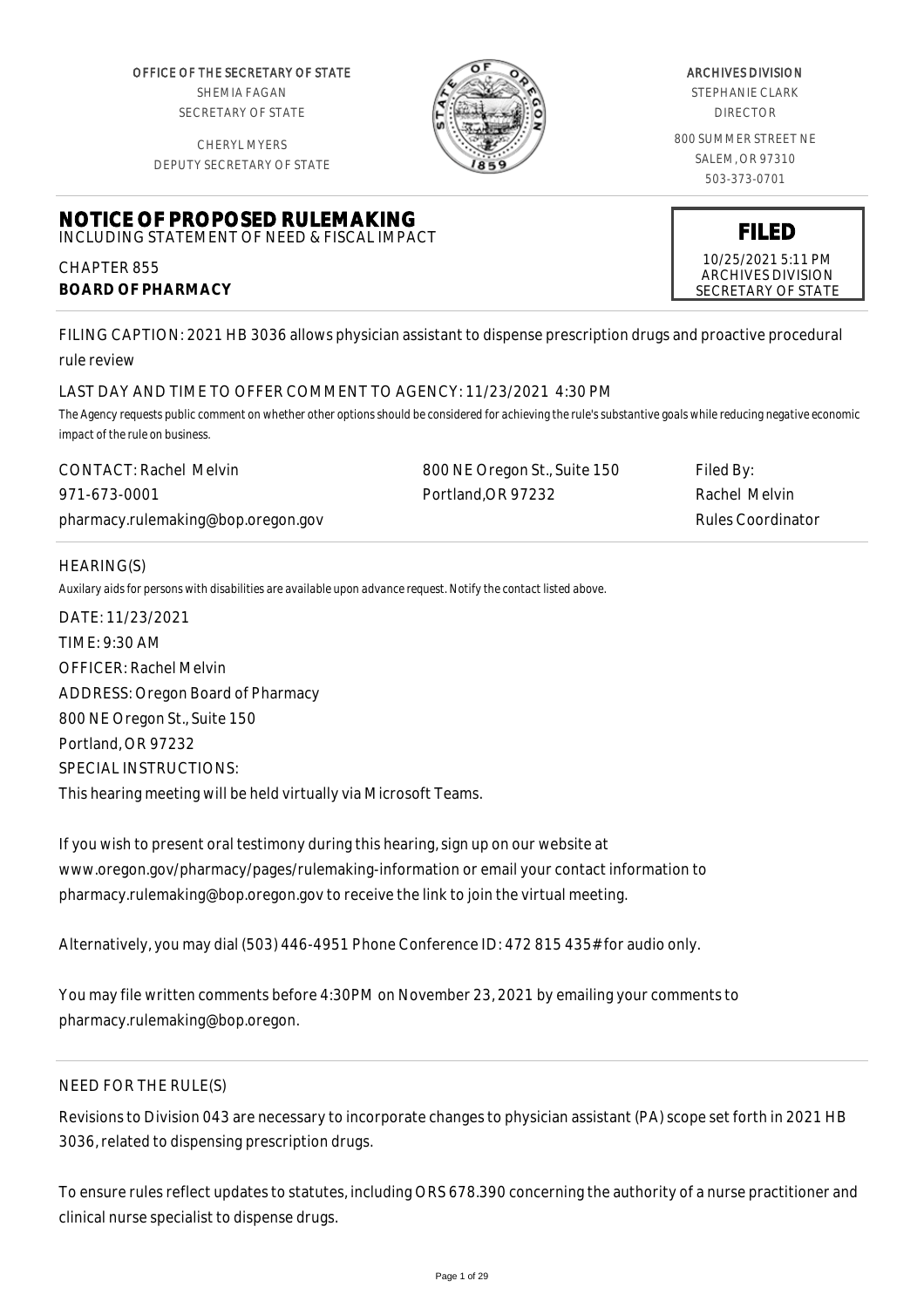To appropriately references and reflects current regulations, amends and repeals outdated regulations in alignment with the board's 2020-2024 strategic plan.

# DOCUMENTS RELIED UPON, AND WHERE THEY ARE AVAILABLE

2021 HB 3036 https://olis.oregonlegislature.gov/liz/2021R1/Downloads/MeasureDocument/HB3036/Enrolled Oregon State Board of Nursing: ORS 678.390 https://www.oregonlegislature.gov/bills\_laws/ors/ors678.html Poison Prevention Packaging Act: https://www.govinfo.gov/content/pkg/CFR-2021-title16-vol2/pdf/CFR-2021 title16-vol2-chapII-subchapE.pdf 16 CFR 1700 (XX/XX/XXXX)Poison Prevention 16 CFR 1701 (XX/XX/XXXX) Statements of Policy and Interpretation 16 CFR 1702 (XX/XX/XXXX) Petitions for Exemptions from Poison Preventing Packaging Act Requirements; Petition Procedures and Requirements

# FISCAL AND ECONOMIC IMPACT:

OAR 855-043-0002(7), OAR 855-043-0405 through OAR 855-043-0455: There are 52 Supervising Physician Dispensing Outlets (SPDO) and 49 Dispensing Practitioner Dispensing Outlets (DPDO) currently active. As a result of 2021 HB 3036, SPDO will be discontinued effective 3/31/2022. 6 SPDOs also have an active DPDO registration. The discontinued SPDOs may now meet the requirements for registration as a "DPDO". The current SPDO registration fee is \$175/\$275 with CS annually and the current DPDO registration fee is \$100 annually. There are currently 6 locations that hold both registrations. The transition from SPDO Registration to DPDO registration has a net biennial revenue reduction of 17,400.

OAR 855-043-0002(2) and (4), OAR 855-043-0003, OAR 855-043-0004, OAR 855-043-0005, OAR 855-043-0210, OAR 855-043-0505 through OAR 855-043-0560, OAR 855-043-0705 and OAR 855-043-0740: No anticipated fiscal.

### COST OF COMPLIANCE:

*(1) Identify any state agencies, units of local government, and members of the public likely to be economically affected by the rule(s). (2) Effect on Small Businesses: (a) Estimate the number and type of small businesses subject to the rule(s); (b) Describe the expected reporting, recordkeeping and administrative activities and cost required to comply with the rule(s); (c) Estimate the cost of professional services, equipment supplies, labor and increased administration required to comply with the rule(s).*

The Oregon Board of Pharmacy will have a net biennial revenue reduction of \$17,400 for the transition from SPDO Registration to DPDO registration. There are are no known economic impacts to small businesses or members of the public.

DESCRIBE HOW SMALL BUSINESSES WERE INVOLVED IN THE DEVELOPMENT OF THESE RULE(S):

Small businesses were not involved in the development of proposed revisions to these rules.

# WAS AN ADMINISTRATIVE RULE ADVISORY COMMITTEE CONSULTED? NO IF NOT, WHY NOT?

Legislative directive of 2021 HB 3036

### RULES PROPOSED:

855-043-0002, 855-043-0003, 855-043-0004, 855-043-0005, 855-043-0210, 855-043-0405, 855-043-0410, 855-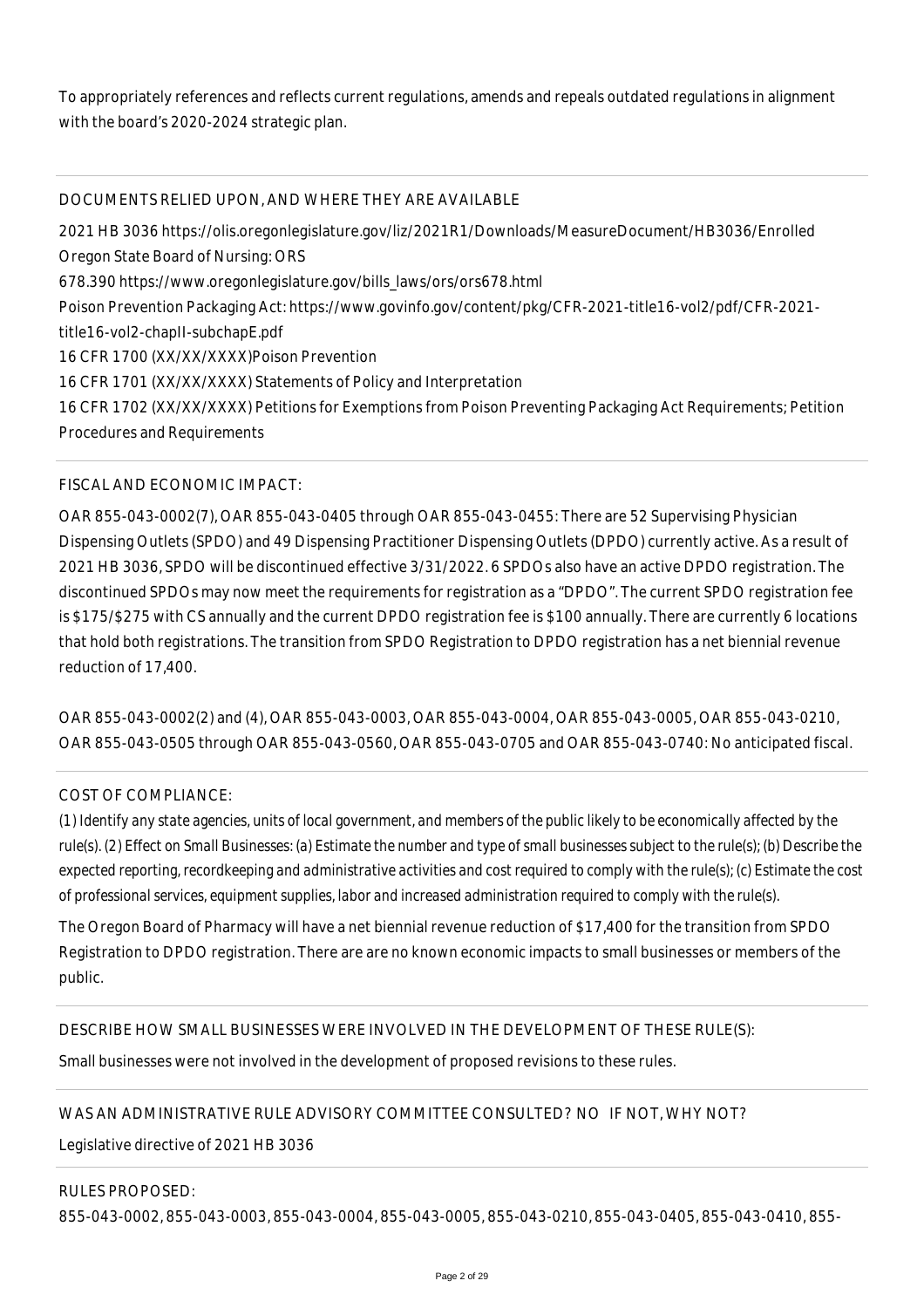043-0415, 855-043-0420, 855-043-0425, 855-043-0430, 855-043-0435, 855-043-0436, 855-043-0440, 855-043- 0445, 855-043-0450, 855-043-0455, 855-043-0505, 855-043-0510, 855-043-0530, 855-043-0540, 855-043-0545, 855-043-0555, 855-043-0560, 855-043-0705, 855-043-0740

## AMEND: 855-043-0002

RULE SUMMARY: Revisions to Division 043 are necessary to incorporate changes to PA scope set forth in 2021 HB 3036, related to dispensing prescription drugs. Repeal of OAR 855-043-0405 through 855-043-0455 and 855-043- 0002(9) effective 3/31/2022. Appropriately references and reflects current regulations, amends and repeals outdated regulations in alignment with the board's 2020-2024 strategic plan.

CHANGES TO RULE:

855-043-0002 Definitions ¶

In this division of rules:¶

(1) "Administer" means the direct application of a drug or device whether by injection, inhalation, ingestion, or any other means, to the body of a patient by:¶

(a) A practitioner or the practitioner's authorized agent; or¶

(b) The patient at the direction of the practitioner.¶

(2) "Counseling" means an oral or other appropriate communication process between a practitioner and a patient or a patient's agent in which the practitioner obtains information from the patient or patient's agent, and, where appropriate, the patient's medical records, assesses that information and provides the patient or patient's agent with professional advice regarding the safe and effective use of the drug or device for the purpose of assuring therapeutic appropriateness.¶

(3) "Dispense" or "Dispensing" means the preparation and delivery of a prescription drug pursuant to a lawful order of a practitioner in a suitable container appropriately labeled for subsequent administration to or use by a patient or other individual entitled to receive the prescription drug.¶

(34) "Expedited Partner Therapy (EPT)" means the practice of prescribing or dispensing an antibiotic drug for the treatment of a sexually transmitted disease to the partner of a patient without first examining that partner.¶ (5) "Formulary" means a list of drugs or classes of drugs, or a list of disease states, health conditions or preventative measures such as immunization or birth control approved by the Bboard or by the Department of Human Services (DHSOregon Health Authority (OHA).¶

(46) "Health Officer" means a physician licensed by the Oregon Medical Board or the Oregon Board of Naturopathic Medicine and employed by or under contract with a county or district health department or <del>DHS.¶</del> (5) "Supervising Physician Dispensing Outlet" (SPDO) means any clinic, office, health care center, treatment center, or other establishment from which a physician assistant dispenses drugs, but that is not otherwise registered with the Board in the category of Retail Drug OutletOHA.

Statutory/Other Authority: ORS 689.205

Statutes/Other Implemented: ORS 689.155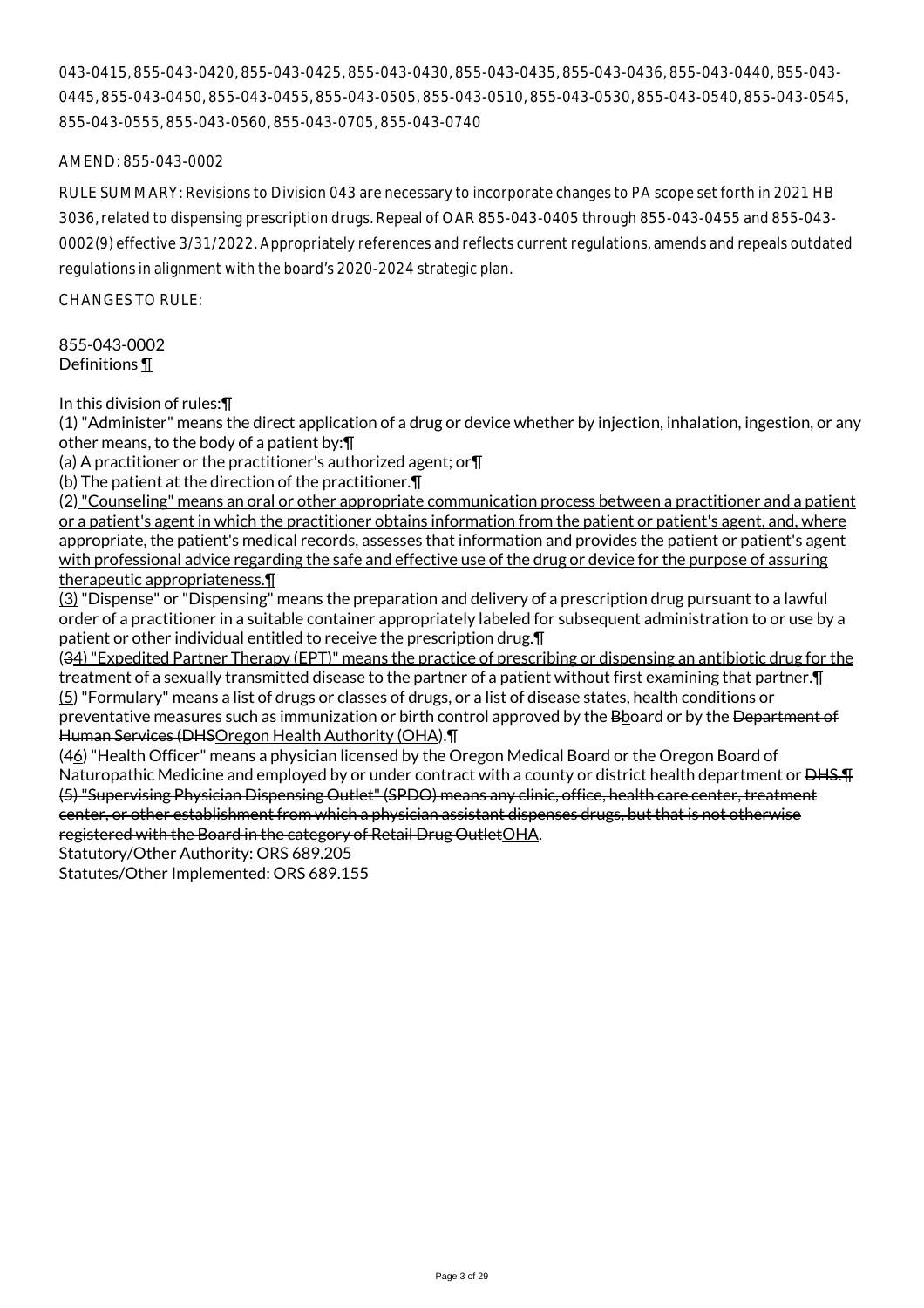RULE SUMMARY: Appropriately references and reflects current regulations, amends and repeals outdated regulations in alignment with the board's 2020-2024 strategic plan.

CHANGES TO RULE:

855-043-0003 Expedited Partner Therapy ¶

(1) Expedited Partner Therapy (EPT) means the practice of prescribing or dispensing an antibiotic drug for the treatment of a sexually transmitted disease to There is substantial evidence that rates of re-infection with certain sexually transmitted diseases can be reduced by treating all sexual partners for the disease, even when the treating clinician has not examined those partners. This practice is known as Expedited Partner Therapy.¶ (2) Because of the important public health implications, the 2009 Oregon Legislature passed HB 3022 authorizing the partner of a patient without first examining that partner is practice. This law permits health professional regulatory boards to adopt rules permitting practitioners to practice Expedited Partner Therapy.¶ (23) An EPT prescription may only be dispensed for a drug and a disease that has been determined by DHS to be appropriately addressed by EPTThe law specifies that a prescription issued in the practice of Expedited Partner Therapy is valid, even if the name of the patient the prescription is intended for is not on the prescription. Statutory/Other Authority: ORS 689.205

Statutes/Other Implemented: 2009 OL Ch 522ORS 689.505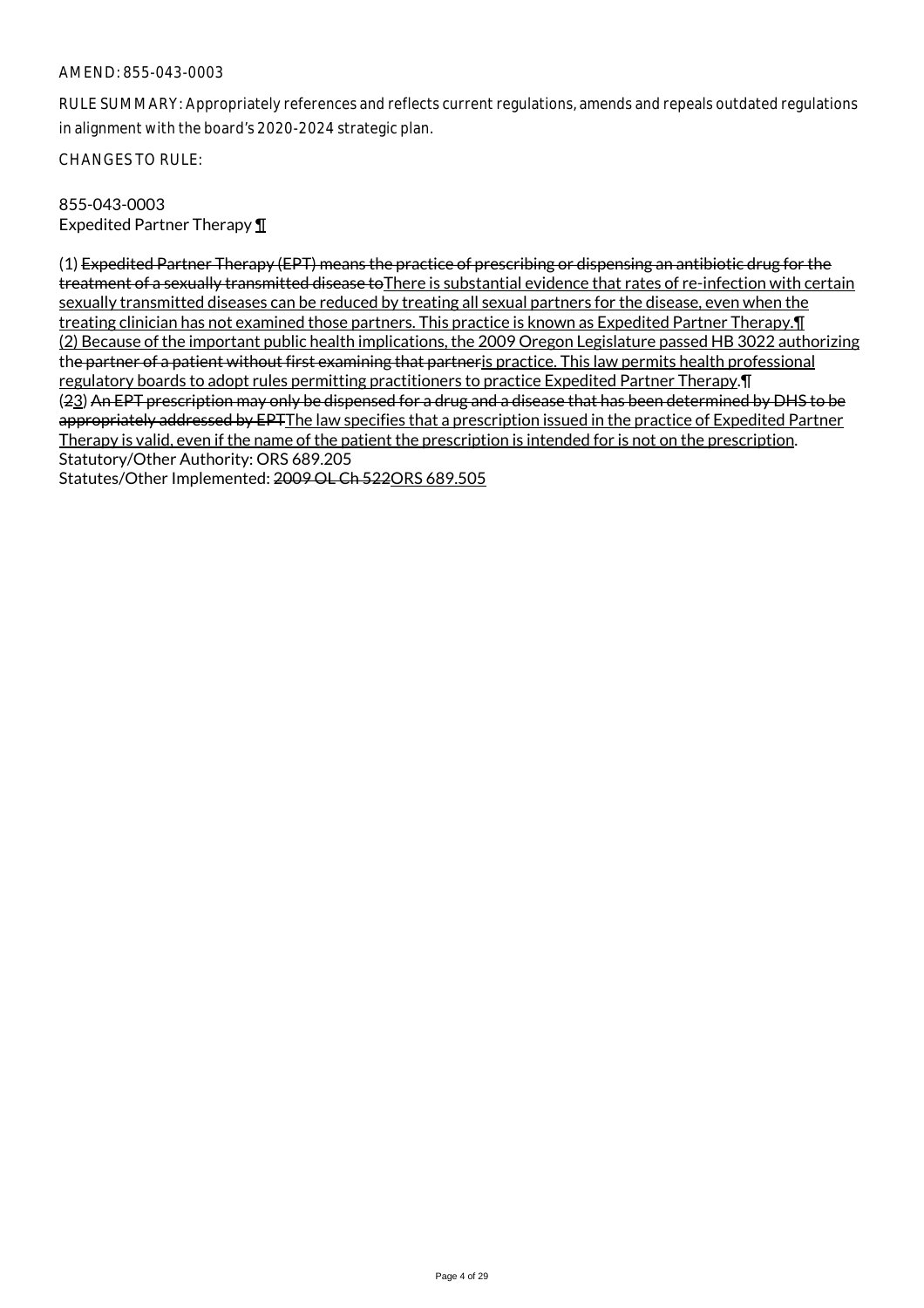## ADOPT: 855-043-0004

RULE SUMMARY: Appropriately references and reflects current regulations, amends and repeals outdated regulations in alignment with the board's 2020-2024 strategic plan.

CHANGES TO RULE:

855-043-0004

Expedited Partner Therapy (EPT) - Procedures

(1) Notwithstanding any other rules in this division that mandate requirements for a valid prescription and for labeling, when a prescription is marked EPT or a similar notation by the prescribing practitioner, this rule governs.¶

(2) An EPT prescription may only be dispensed for a drug that has been determined by the Oregon Health

Authority to be appropriately used for EPT.¶

Prescription¶

(3) An EPT treatment protocol must conform to the following:¶

(a) It must include a prescription for each named or unnamed partner of the patient;¶

(b) It must contain a hand written or electronic signature of the prescribing practitioner;¶

(c) The practitioner must identify the prescription in the following manner:¶

(A) Write "for EPT," or a similar notation, on the face of the prescription;¶

(B) For a verbal order, the practitioner must identify the prescription as an "EPT Prescription," or similar identification;¶

(C) The practitioner must identify the prescription for each partner either by including the name of the patient,

such as "John Doe - Partner 1" or by labeling the prescription as "EPT Partner"¶

(d) An EPT Prescription expires 30 days after the date written;¶

(e) An EPT Prescription may not be refilled;¶

(f) If any component of the prescription is missing, the DPDO must contact the prescriber or the prescriber's agent and must record the additional information on the prescription.¶

(4) A patient may give the prescription to each unnamed partner for that person to fill at a pharmacy of their choice; or the patient may elect for a DPDO to dispense all prescriptions and then give the dispensed drugs to each unnamed partner.¶

Labeling¶

(5) The DPDO must label the drug for the named patient in accordance with normal procedures as specified in the other rules of this division, however when either the patient or partner is unnamed, the DPDO may create a unique identifier and use that instead of a name for both labeling and record keeping purposes.¶

(6) The DPDO must assign a separate and unique identifier to each prescription and clearly identity this number on each corresponding prescription label.¶

Counseling¶

(7) The DPDO is not required to obtain an EPT patient's or partner's name, address, or demographics; however, the DPDO must:¶

(a) Provide counseling in the form of written patient information to accompany each prescription for each partner and ask the patient about any known allergies or other drugs being taken by each partner. The DPDO should advise the patient to encourage each partner to call the DPDO before taking the drug if they have experienced any adverse effect from a drug in the past or if they are taking other drugs;¶

(b) Document counseling.¶

Records¶

(8) All documentation required by this rule must be attached to the prescription and must be referenced to each partner's prescription. Such documentation must be retained in accordance with the other rules in this division and must be made available to the board upon request.

Statutory/Other Authority: ORS 689.205

Statutes/Other Implemented: ORS 689.505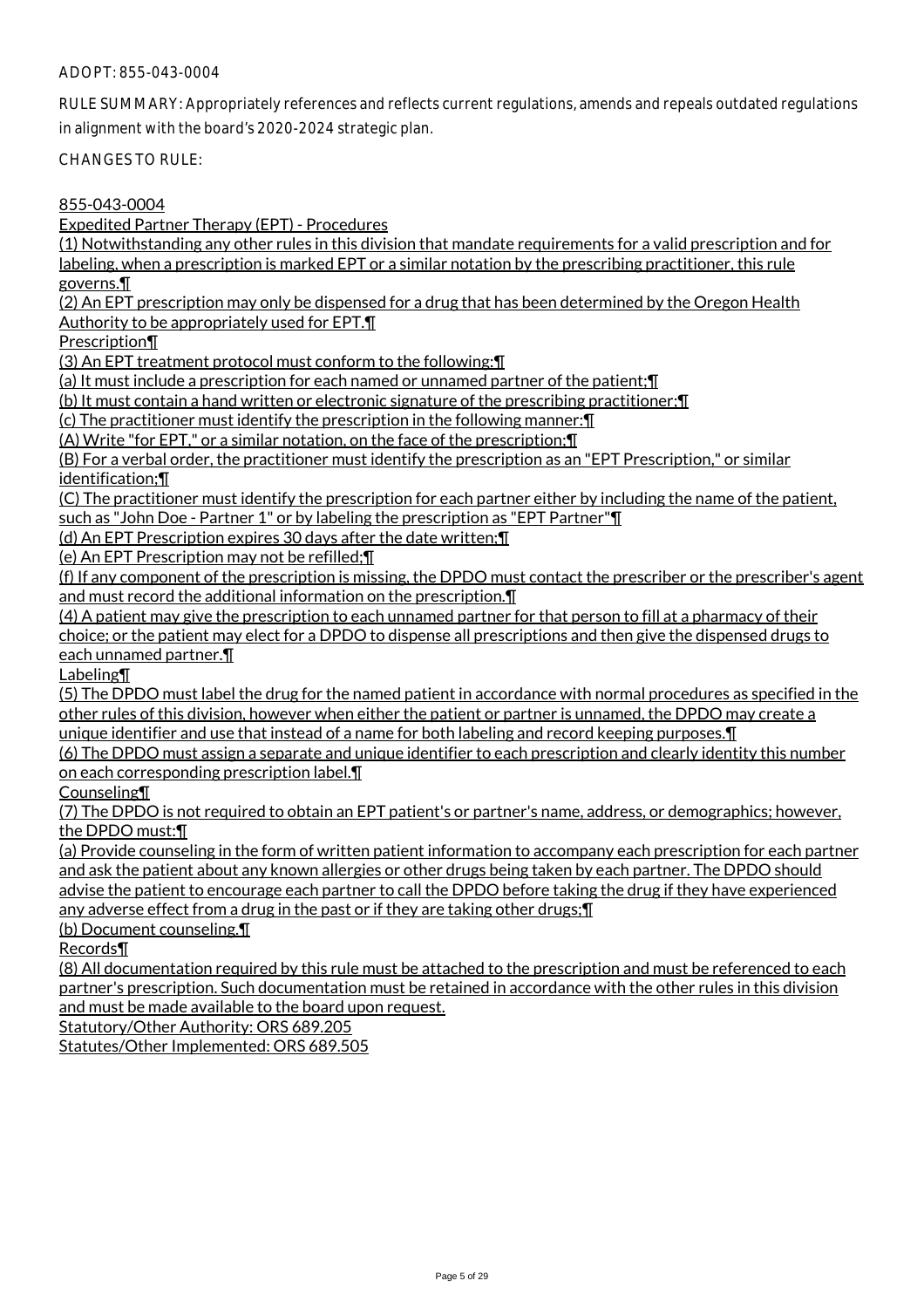RULE SUMMARY: Appropriately references and reflects current regulations, amends and repeals outdated regulations in alignment with the board's 2020-2024 strategic plan.

CHANGES TO RULE:

855-043-0005

Practitioner Labeling ¶

All drugs dispensed by a practitioner must be labeled with the following information:¶

(1) Name, address and telephone number of the practitioner;¶

(2) Date;¶

(3) Name of the patient or the owner of the animal for which the drug is dispensed. If the prescription is for an animal, the species of the animal for which the drug is dispensed;¶

(4) Name of drug, strength, the quantity dispensed. When a generic name is used, the label must also contain the name of the manufacturer or distributor;¶

(5) Directions for use;¶

(6) Required precautionary information regarding controlled substances;¶

(7) Such other cautionary information as required for patient safety; and¶

(8) An expiration date after which the patient should not use the drug or medicine. The expiration date on a drug dispensed must be the same as that on the original container unless, in the practitioner's professional judgment, a shorter expiration date is warranted. A drug must not be dispensed after the expiration date of the drug.¶

(9) Not withstanding the labeling requirements in this rule, when a drug is dispensed in the practice of an Expedited Partner Therapy treatment protocol, the name of the patient or the patient's partner may be omitted from the label.

Statutory/Other Authority: ORS 689.205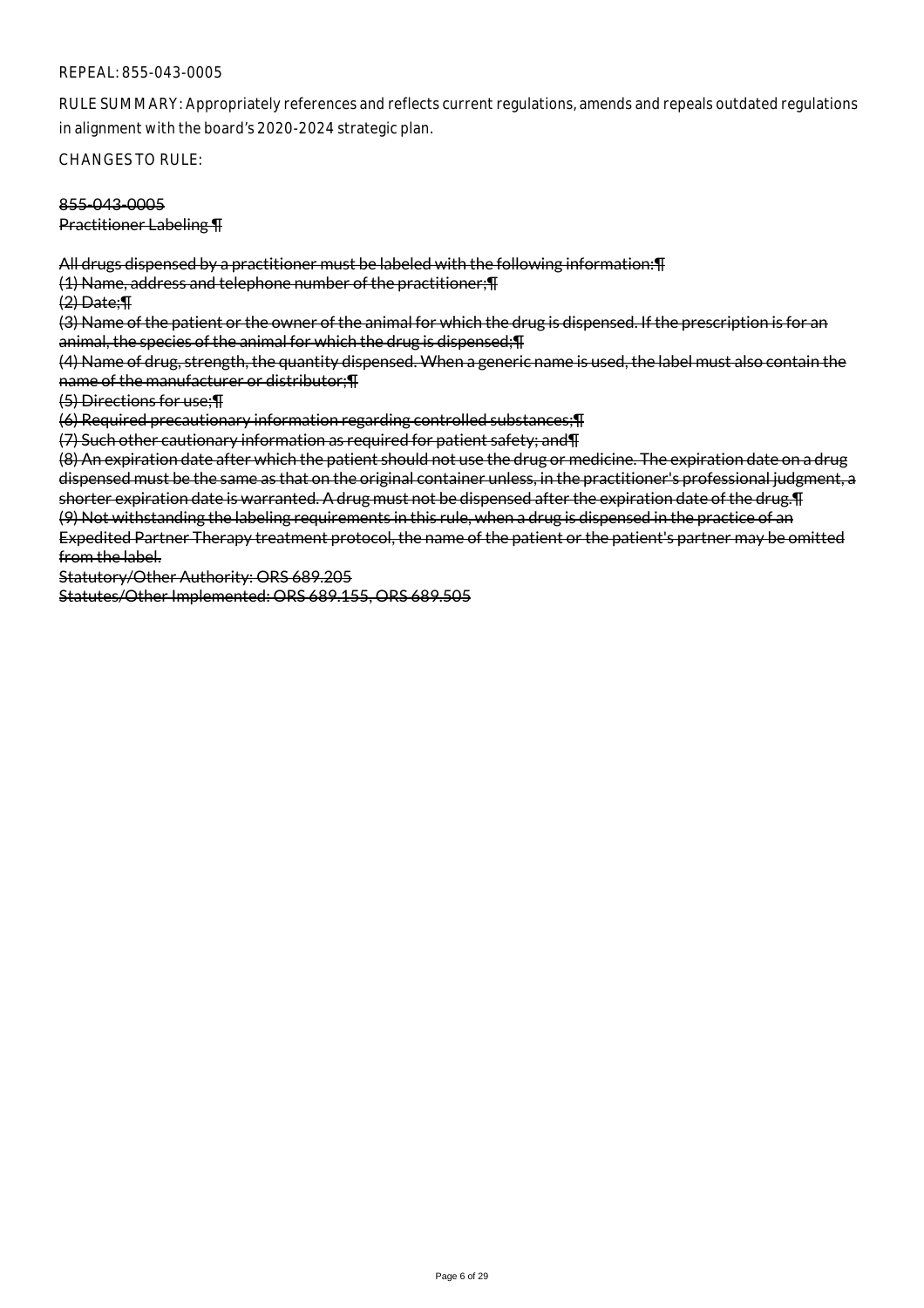RULE SUMMARY: Ensure rules reflect updates to statutes, including ORS 678.390 concerning the authority of a nurse practitioner and clinical nurse specialist to dispense drugs.

CHANGES TO RULE:

## 855-043-0210

Purpose and Scope

The Oregon State Board of Nursing may grant to a certified nurse practitioner or Clinical Nurse Specialist the privilege of writing prescriptions described in the formulary under ORS 678.385. A certified nurse practitioner or Clinical Nurse Specialist may submit an application to the Oregon State Board of Nursing to dispense prescription drugs. An application for the authority to dispense prescription drugs as authorized by ORS 678.385 shall include evidence of completion of a prescription drug dispensing training program jointly developed and adopted by rule by the Oregon State Board of Nursing (851-050-0162) and the State Board of Pharmacy. The training program shall be as follows:¶

(1) Documented review of content regarding safe dispensing listed below:¶

(a) Board of Nursing handbook "Prescriptive Authority in Oregon for Nurse Practitioners and Clinical Nurse Specialists";¶

(b) The Drug Enforcement Administration Pharmacist's Manual (2004);¶

(c) OAR 851, division 56;¶

(d) ORS Chapter 689 and OAR chapter 855;¶

(e) US Consumer Product Safety Commission publication "Poison Prevention Packaging: A Text for Pharmacist's and Physicians;"¶

(f) The Institute for Safe Medication Practices (ISMP) "List of Error-Prone Abbreviations, Symbols, and Dose Designations" (Nov. 2006); and¶

(g) Information on available electronic or hard copy prescription drug references which provide information to professionals authorized to dispense prescription medications¶

(2) Successful self examination as provided by the Board of Nursing on these materials.¶

[Publications: Publications referenced are available from the agency.]

Statutory/Other Authority: ORS 678.390, 689.205

Statutes/Other Implemented: ORS 689.205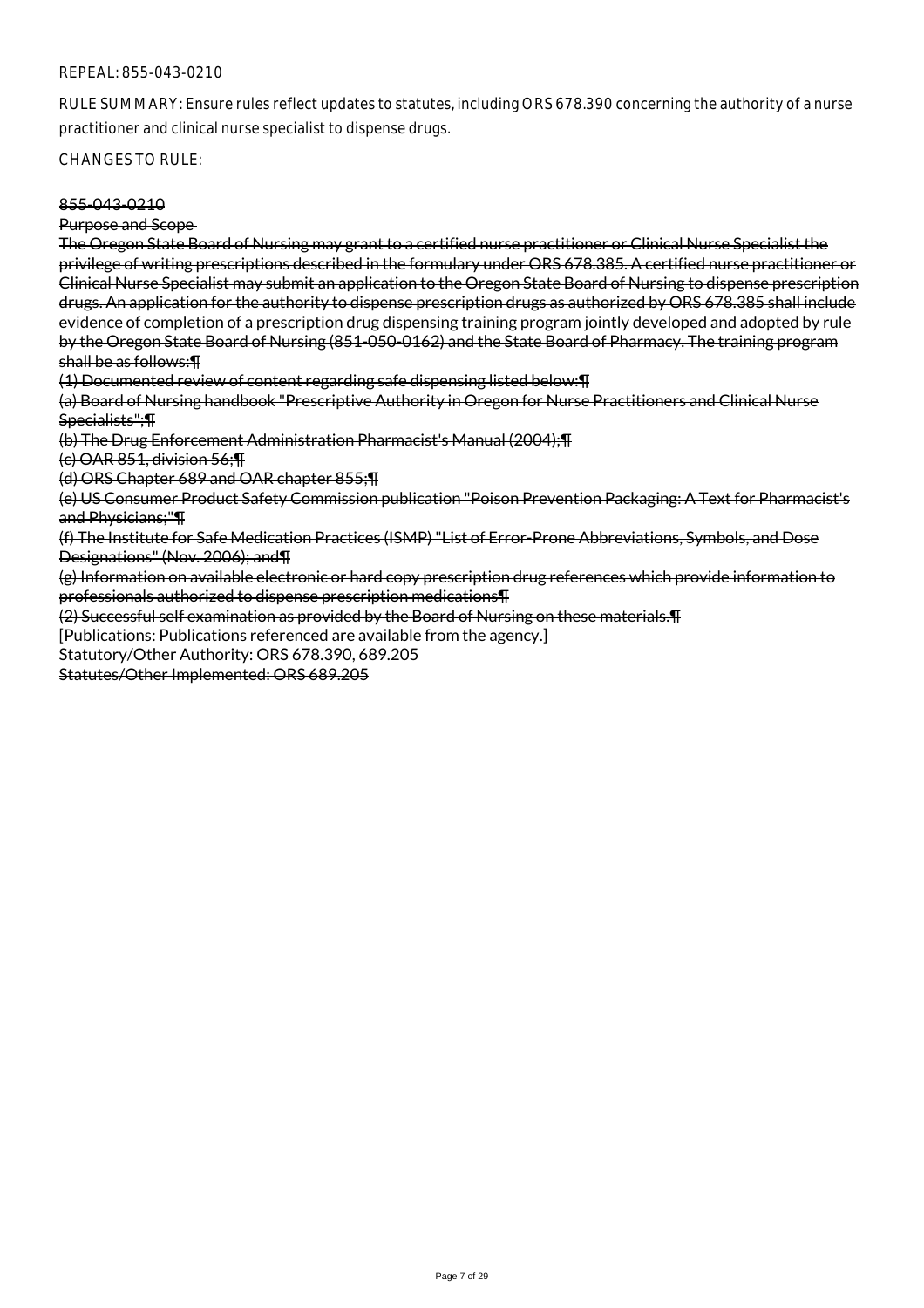RULE SUMMARY: Revisions to Division 043 are necessary to incorporate changes to PA scope set forth in 2021 HB 3036, related to dispensing prescription drugs. Repeal of OAR 855-043-0405 through 855-043-0455 and 855-043- 0002(9) effective 3/31/2022.

CHANGES TO RULE:

### 855-043-0405

Purpose and Scope

A supervising physician or supervising physician organization that supervises a physician assistant with dispensing authority must register the dispensing site with the Board as a Supervising Physician Dispensing Outlet (SPDO) and must comply with the rules in OAR chapter 855, division 43.

Statutory/Other Authority: ORS 689.205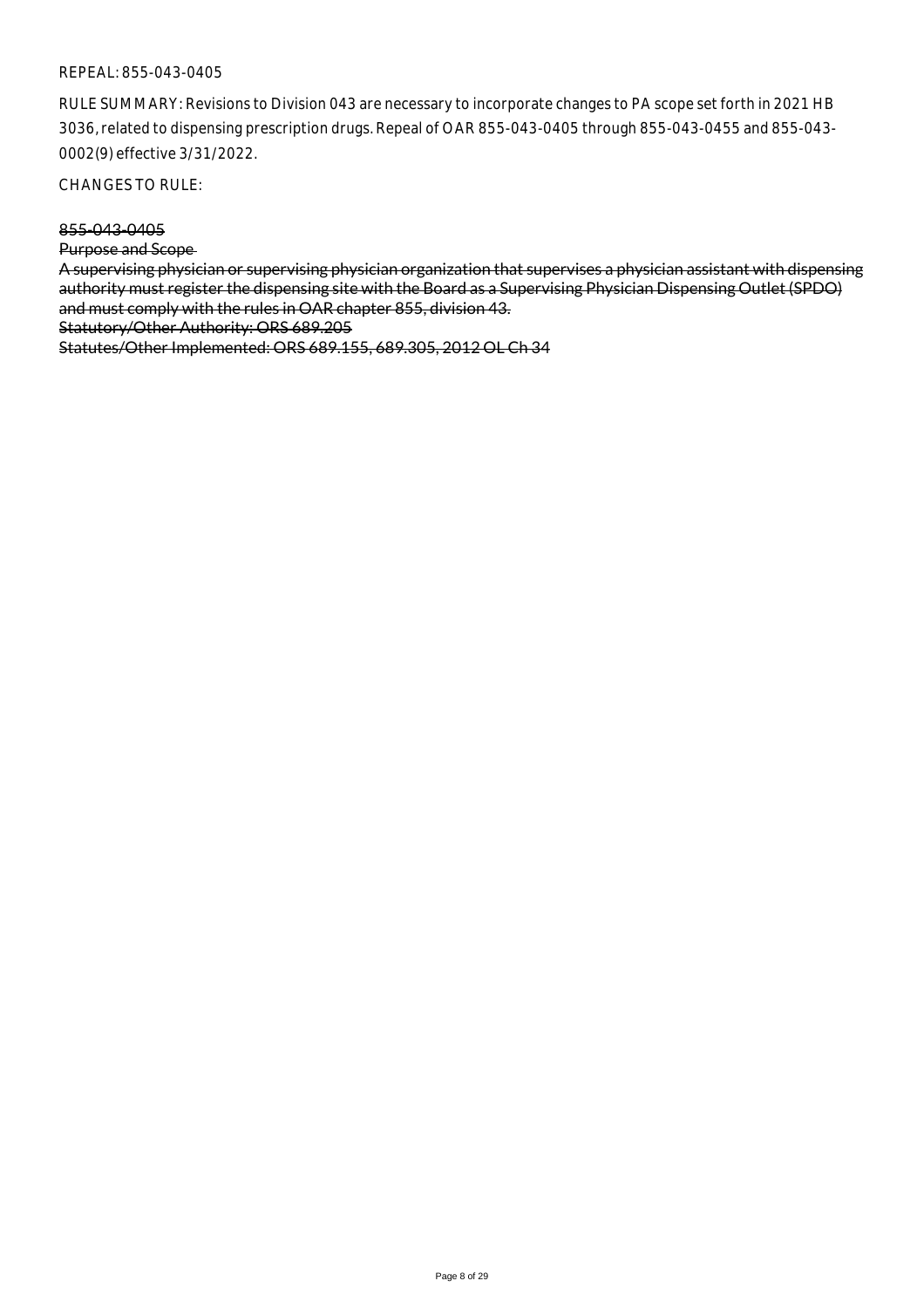RULE SUMMARY: Revisions to Division 043 are necessary to incorporate changes to PA scope set forth in 2021 HB 3036, related to dispensing prescription drugs. Repeal of OAR 855-043-0405 through 855-043-0455 and 855-043- 0002(9) effective 3/31/2022.

CHANGES TO RULE:

#### 855-043-0410

#### Registration

(1) A Supervising Physician Dispensing Outlet must register with the Board as a SPDO in the category of Retail Drug Outlet on a form provided by the Board, and must renew its registration annually on a renewal form provided by the Board.¶

(2) The initial application must state the location of the SPDO and the name of the person applying for registration. When the person applying for registration is not the owner of the dispensing site, the application must disclose the name and address of the owner and the applicant's affiliation with the owner.¶ (a) If more than one individual owns the dispensing site, the names and addresses of the partners or persons holding the three largest ownership interests in the dispensing site must be disclosed on the application.¶ (b) If the owner is a corporation, the application must state the name of the corporation as filed with the Corporation Division of the Oregon Secretary of State, including the names of the corporation's officers.¶ (3) Upon request by the Board, the applicant must furnish such information as required by the Board regarding the partners, stockholders, or other persons not named in the application.¶

(4) An initial application must be accompanied by the fee established in division 110 of this chapter.¶

(5) A certificate of registration will be issued upon Board approval of the application.¶

(6) All registration renewal applications must be accompanied by the annual renewal fee established in Division 110 of this chapter and must contain the information required in sections (2) and (3) of this rule.¶

(7) The SPDO registration expires March 31, annually. If the annual renewal fee referred to in section (5) of this rule is not paid by February 28 of the current year, the applicant for renewal must submit the delinquent fee established in division 110 of this chapter with the renewal application.¶

(8) The registration is not transferable and the registration fee cannot be prorated.¶

(9) The registrant must notify the Board, within 15 days, of any substantial change to the information provided on the registration application. Substantial change shall include but not be limited to: change of ownership; change of business address; change of normal business hours; any disciplinary action taken or pending by any state or federal authority against the registrant, or any of its principals, owners, directors, officers, consultant pharmacist or supervising physician.¶

(10) A new registration form is required for a change of ownership or location and must be submitted to the Board with the fees as specified in division 110 of this chapter within 15 days of the change.

Statutory/Other Authority: ORS 689.205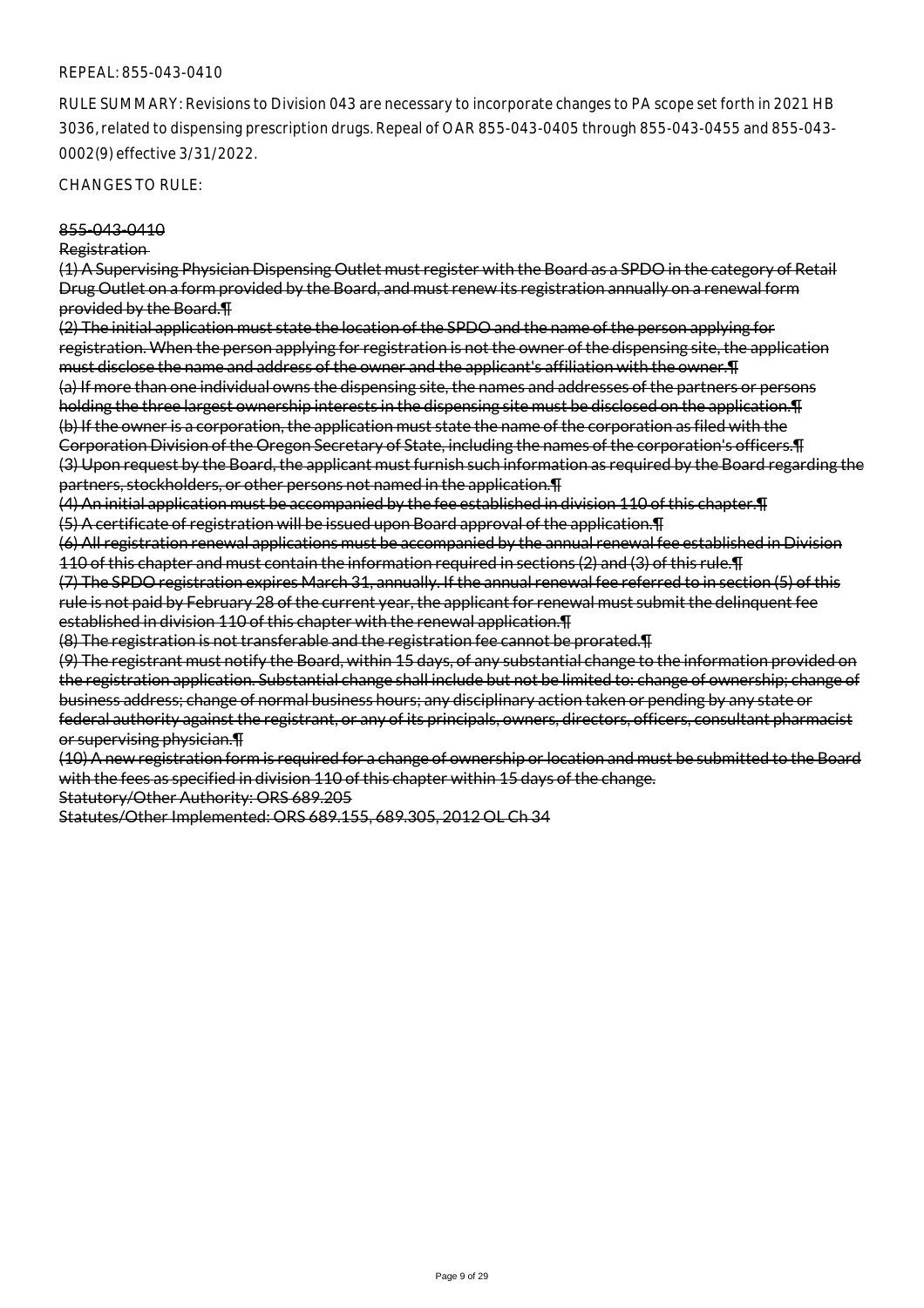RULE SUMMARY: Revisions to Division 043 are necessary to incorporate changes to PA scope set forth in 2021 HB 3036, related to dispensing prescription drugs. Repeal of OAR 855-043-0405 through 855-043-0455 and 855-043- 0002(9) effective 3/31/2022.

CHANGES TO RULE:

### 855-043-0415

Consulting Pharmacist

(1) A SPDO must retain a pharmacist licensed in Oregon for consultation purposes.¶

(2) The consulting pharmacist must conduct and document an annual inspection of the outlet on a form provided by the Board. The completed inspection report form must be filed in the outlet, retained on file for three years and be available to the Board for inspection.¶

(3) The duties of the consulting pharmacist shall be clearly defined in writing within the organization. The consulting pharmacist must:¶

(a) Develop policies and procedures for the outlet in collaboration with the supervising physician; and¶

(b) Work in consultation with the supervising physician in the development of the formulary of drugs and classes of drugs for the outlet.

Statutory/Other Authority: ORS 689.205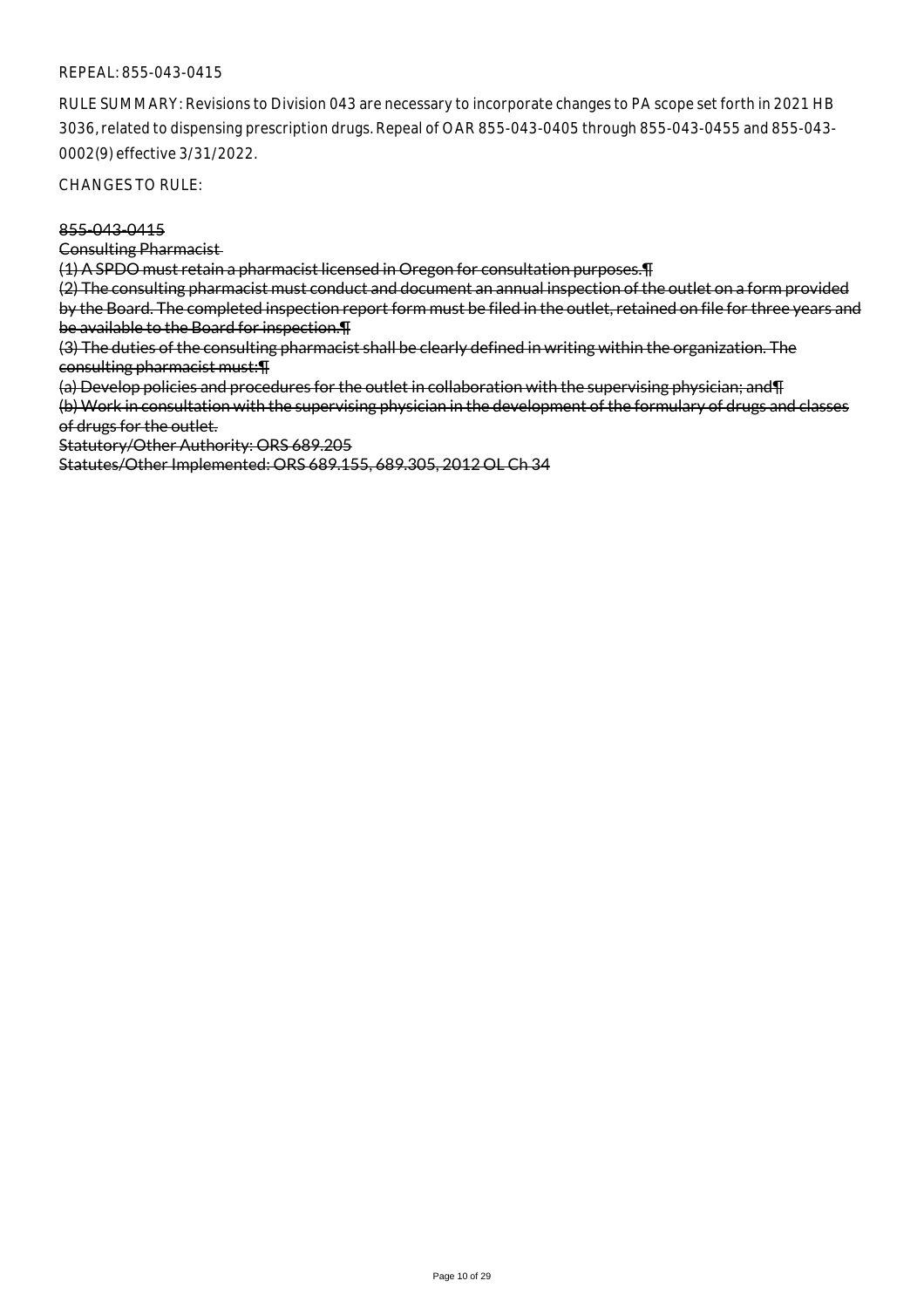RULE SUMMARY: Revisions to Division 043 are necessary to incorporate changes to PA scope set forth in 2021 HB 3036, related to dispensing prescription drugs. Repeal of OAR 855-043-0405 through 855-043-0455 and 855-043- 0002(9) effective 3/31/2022.

CHANGES TO RULE:

855-043-0420

Policies and Procedures

The registered SPDO must:¶

(1) Maintain written policies and procedures for drug management, including storage, security, integrity, access, dispensing, disposal, record keeping and accountability;¶

(2) Maintain all drug records required by federal and state law;¶

(3) Establish procedures for procurement of drugs; and¶

(4) Establish procedures to train physician assistants who dispense drugs and to ensure the continued competence of physician assistants who dispense drugs.

Statutory/Other Authority: ORS 689.205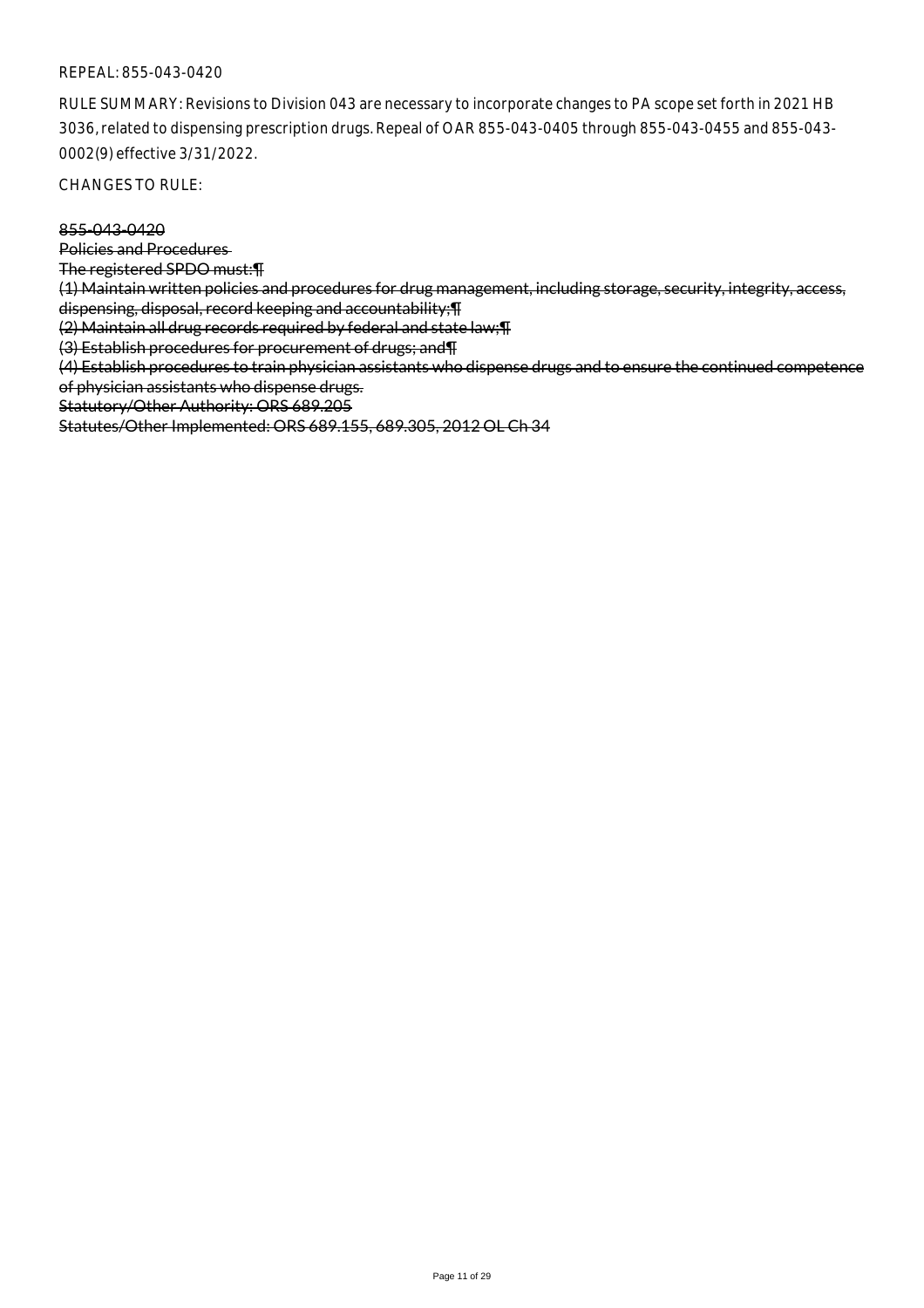RULE SUMMARY: Revisions to Division 043 are necessary to incorporate changes to PA scope set forth in 2021 HB 3036, related to dispensing prescription drugs. Repeal of OAR 855-043-0405 through 855-043-0455 and 855-043- 0002(9) effective 3/31/2022.

CHANGES TO RULE:

855-043-0425

**Security** 

(1) All drugs must be kept in a locked drug cabinet or designated drug storage area that is sufficiently secure to deny access to unauthorized persons. The drug cabinet or designated drug storage area must remain locked and secured when not in use.¶

(2) No drug dispensing machine may be placed in a waiting room or an area that is accessible by the public. Statutory/Other Authority: ORS 689.205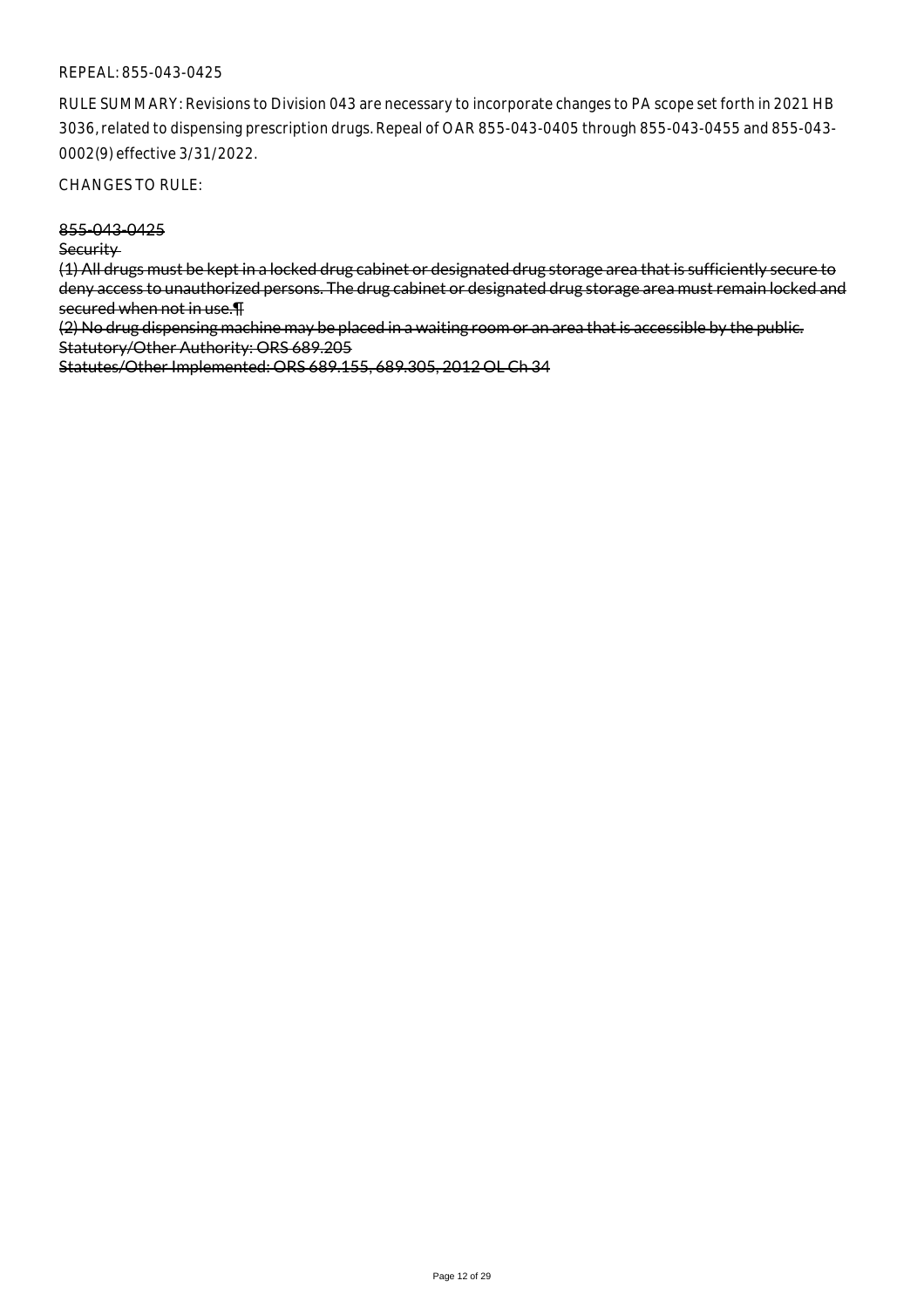RULE SUMMARY: Revisions to Division 043 are necessary to incorporate changes to PA scope set forth in 2021 HB 3036, related to dispensing prescription drugs. Repeal of OAR 855-043-0405 through 855-043-0455 and 855-043- 0002(9) effective 3/31/2022.

CHANGES TO RULE:

855-043-0430

Storage of Drugs

All drugs, including drug samples, must be stored under conditions that ensure proper sanitation, temperature, light, ventilation, moisture control, and any other condition recommended by the manufacturer. Statutory/Other Authority: ORS 689.205 Statutes/Other Implemented: ORS 689.155, 689.305, 2012 OL Ch 34

Page 13 of 29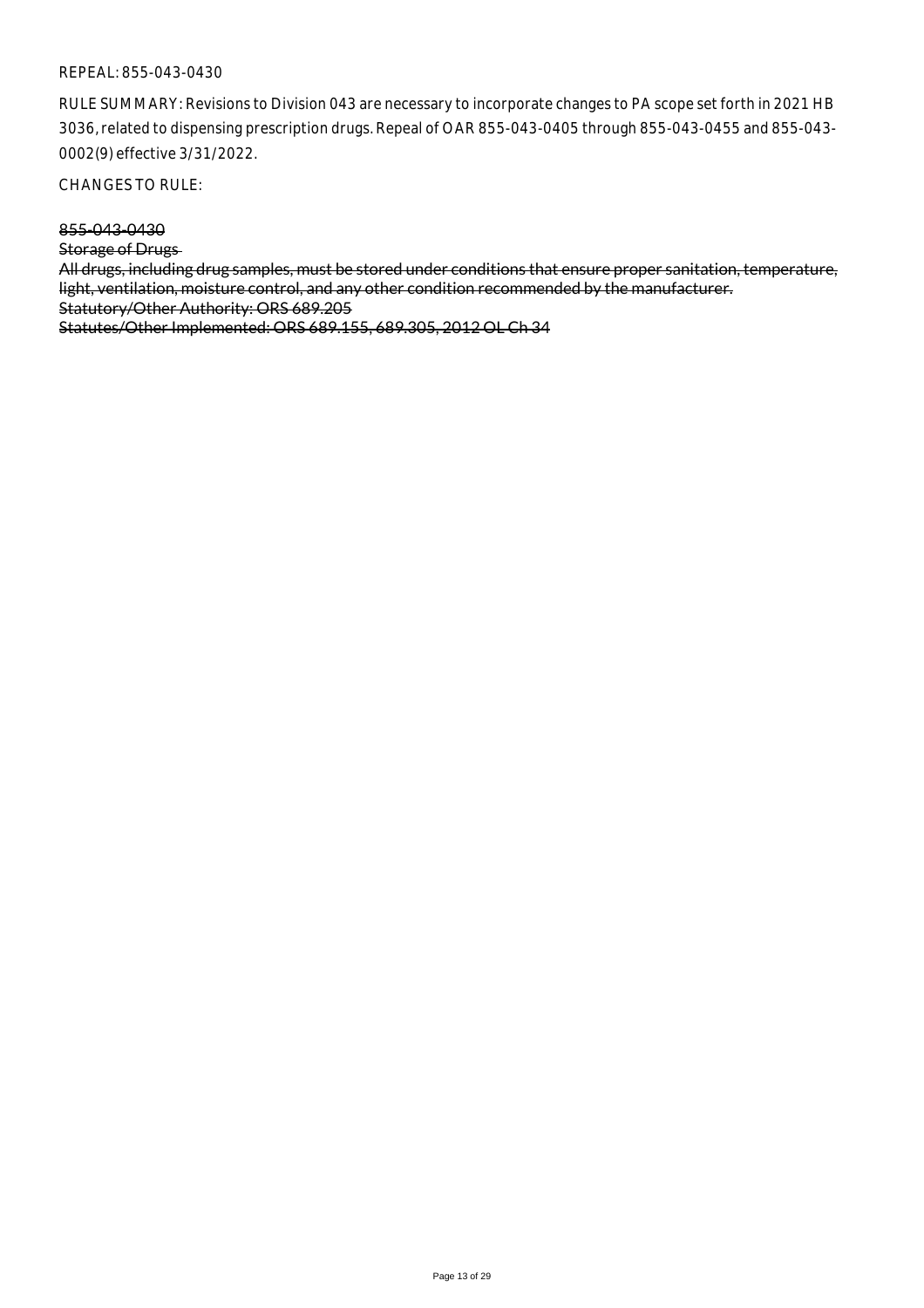RULE SUMMARY: Revisions to Division 043 are necessary to incorporate changes to PA scope set forth in 2021 HB 3036, related to dispensing prescription drugs. Repeal of OAR 855-043-0405 through 855-043-0455 and 855-043- 0002(9) effective 3/31/2022.

CHANGES TO RULE:

855-043-0435 Labeling (1) A prescription must be labeled with the following information:¶ (a) Unique identifier;¶ (b) Name of patient;¶ (c) Name of prescriber;¶ (d) Name, address, and phone number of the clinic;¶ (e) Date of dispensing;¶ (f) Name and strength of the drug. If the drug does not have a brand name, then the generic name of the drug and the drug manufacturer must be stated;¶ (g) Quantity dispensed;¶ (h) Directions for use;¶ (i) Initials of the physician assistant or practitioner dispensing;¶ (j) Cautionary statements, if any, as required by law; and¶ (k) Manufacturer's expiration date, or an earlier date if preferable, after which the patient should not use the drug; and¶ (l) Any dispensed prescription medication, other than those in unit dose or unit of use packaging, shall be labeled with its physical description, including any identification code that may appear on tablets and capsules.¶ (2) Not withstanding any other requirements in this rule, when a drug is dispensed in the practice of an Expedited Partner Therapy treatment protocol, as described in OAR 855-041-4000 through 4005, the name of the patient may be omitted. Statutory/Other Authority: ORS 689.205 Statutes/Other Implemented: ORS 689.155, 689.305, 2012 OL Ch 34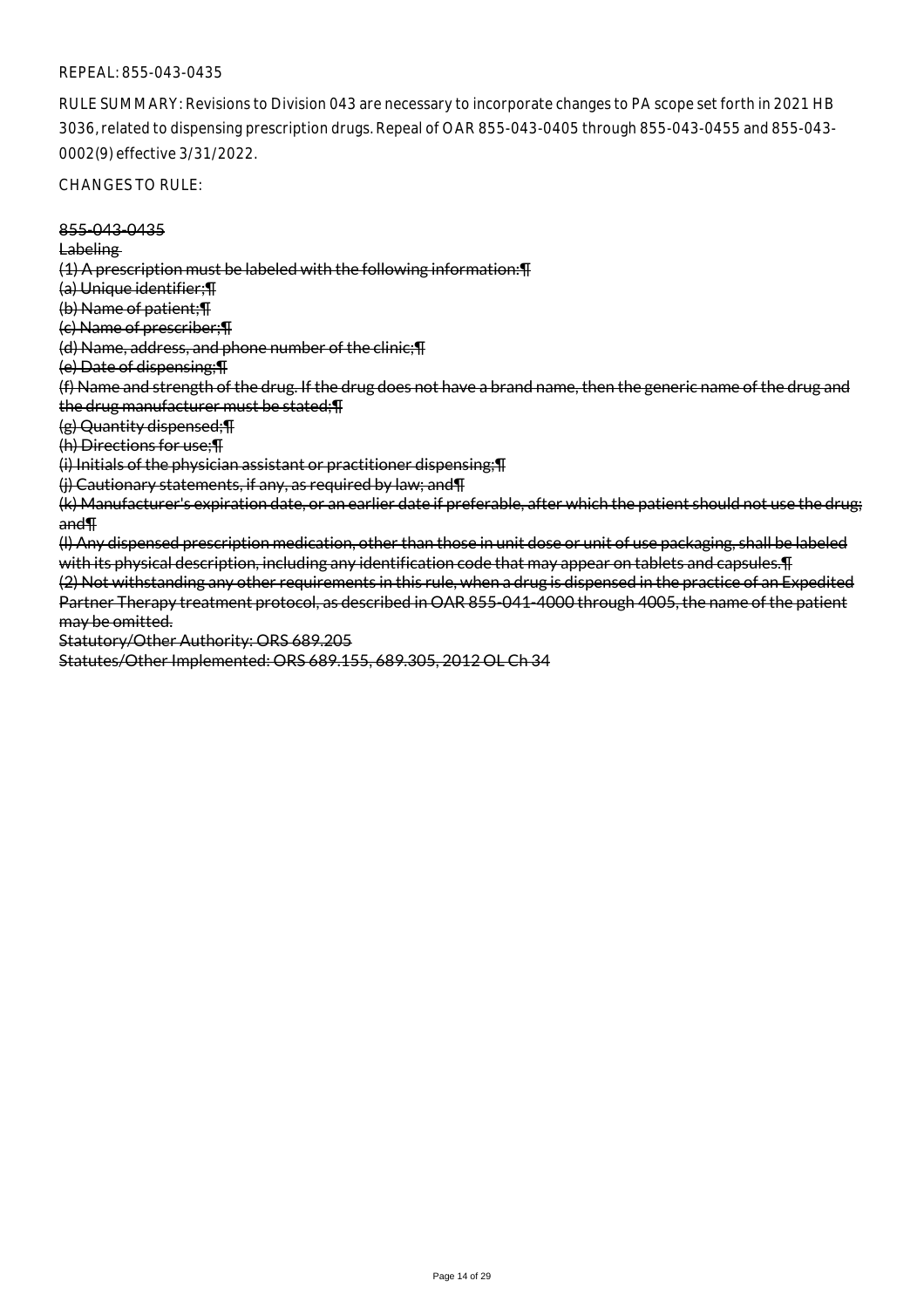RULE SUMMARY: Revisions to Division 043 are necessary to incorporate changes to PA scope set forth in 2021 HB 3036, related to dispensing prescription drugs. Repeal of OAR 855-043-0405 through 855-043-0455 and 855-043- 0002(9) effective 3/31/2022.

CHANGES TO RULE:

#### 855-043-0436

Supervising Physician Dispensing Outlet - Limited English Proficiency and Accessibility

(1) Upon request of a patient or a patient's agent, each drug dispensed by a drug outlet for a patient's selfadministration must bear a label in both English and the language requested for an individual with limited English proficiency, defined as a person who is not fluent in the English language. This does not apply to a drug outlet dispensing a drug intended for administration by a healthcare worker.¶

(2) When dispensing a drug under (1), a drug outlet must provide labels and informational inserts in both English and one of the following languages:¶

(a) Spanish;¶ (b) Russian;¶ (c) Somali;¶ (d) Arabic;¶ (e) Chinese (simplified);¶ (f) Vietnamese;¶ (g) Farsi;¶ (h) Korean;¶ (i) Romanian;¶ (j) Swahili;¶ (k) Burmese;¶ (l) Nepali;¶ (m) Amharic; and¶ (n) Pashtu.¶ (3) The board must reassess and update (2) as necessary and at least every ten years. Statutory/Other Authority: ORS 689.564 Statutes/Other Implemented: ORS 689.205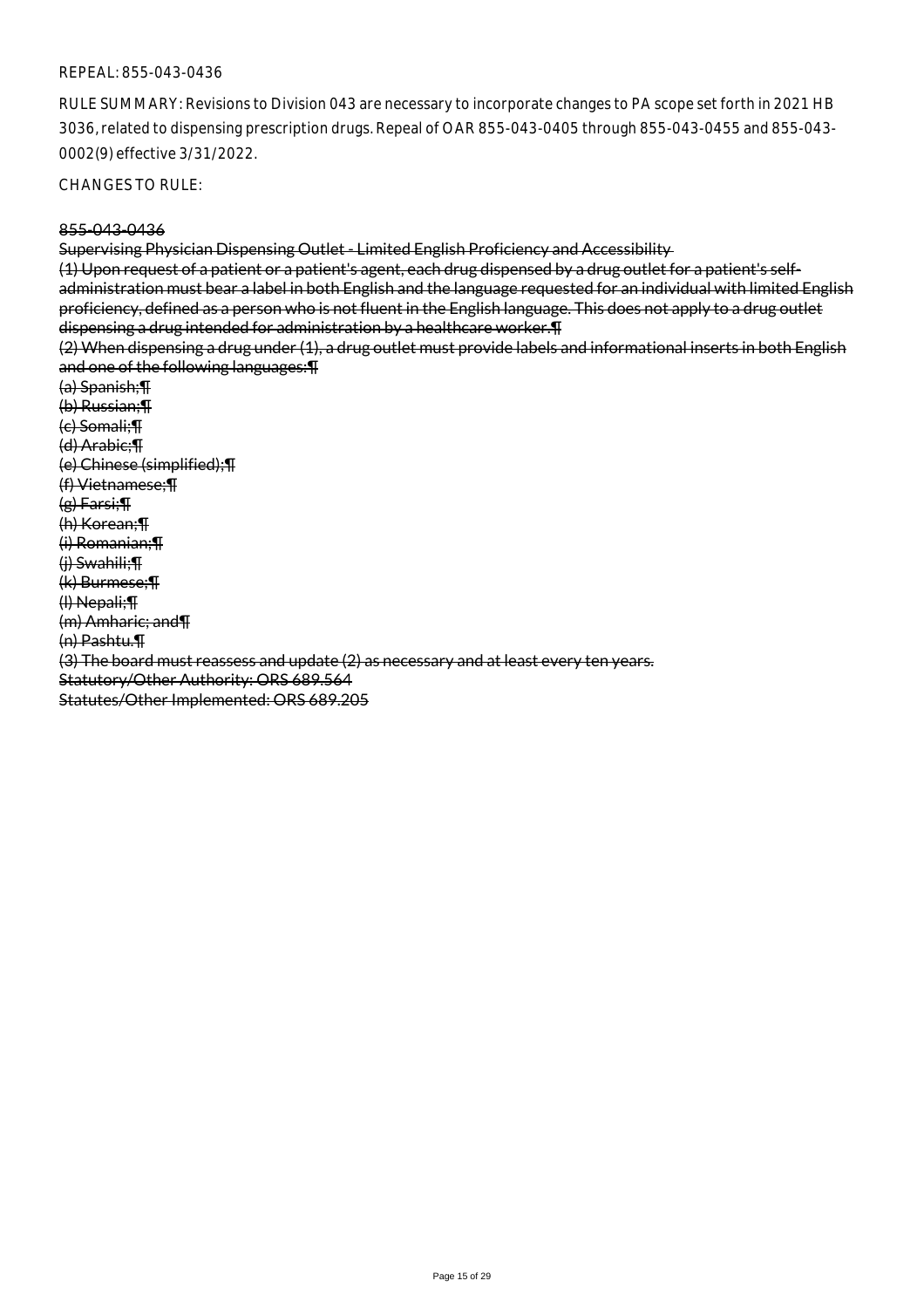RULE SUMMARY: Revisions to Division 043 are necessary to incorporate changes to PA scope set forth in 2021 HB 3036, related to dispensing prescription drugs. Repeal of OAR 855-043-0405 through 855-043-0455 and 855-043- 0002(9) effective 3/31/2022.

CHANGES TO RULE:

### 855-043-0440

Dispensing and Drug Delivery

(1) Drugs dispensed from a SPO by a physician assistant with dispensing authority or a practitioner must be personally dispensed by the practitioner or physician assistant.¶

(2) Prior to dispensing a medication a drug utilization review must be performed by the physician assistant or practitioner which includes but is not limited to drug interactions, drug allergies and duplicate drug therapy.¶ (3) The physician assistant or practitioner must orally counsel the patient concerning all new drugs, unless circumstances would render oral counseling ineffective.¶

(4) When dispensed, a drug must be accompanied by written information that contains at least the following information:¶

(a) Drug name, class and indications;¶

(b) Proper use and storage;¶

(c) Common side effects;¶

(d) Precautions and contraindications; and¶

(e) Significant drug interactions.¶

(5) Each authorized dispenser of a prescription drug product for which a Medication Guide is required must provide the Medication Guide directly to each patient or patient's agent when the product is dispensed, unless an exemption applies.¶

(6) Any other requirement of State or federal law.¶

(7) A SPDO must dispense a drug in a new container that complies with the current provisions of the Federal Consumer Packaging Act (Public Law 91-601, 91st Congress, S. 2162) and rules or regulations and with the current United States Pharmacopoeia/National Formulary monographs for preservation, packaging, storage and labeling.¶

(8) Drugs must be prepackaged by a pharmacy or manufacturer registered with the Board.¶

(9) A SPDO may not accept the return of drugs from a previously dispensed prescription and must maintain a list of sites in Oregon where drugs may be disposed.¶

(10) The most current issue of at least one pharmaceutical reference with current, properly filed supplements and updates appropriate to and based on the standards of practice for the setting.

Statutory/Other Authority: ORS 689.205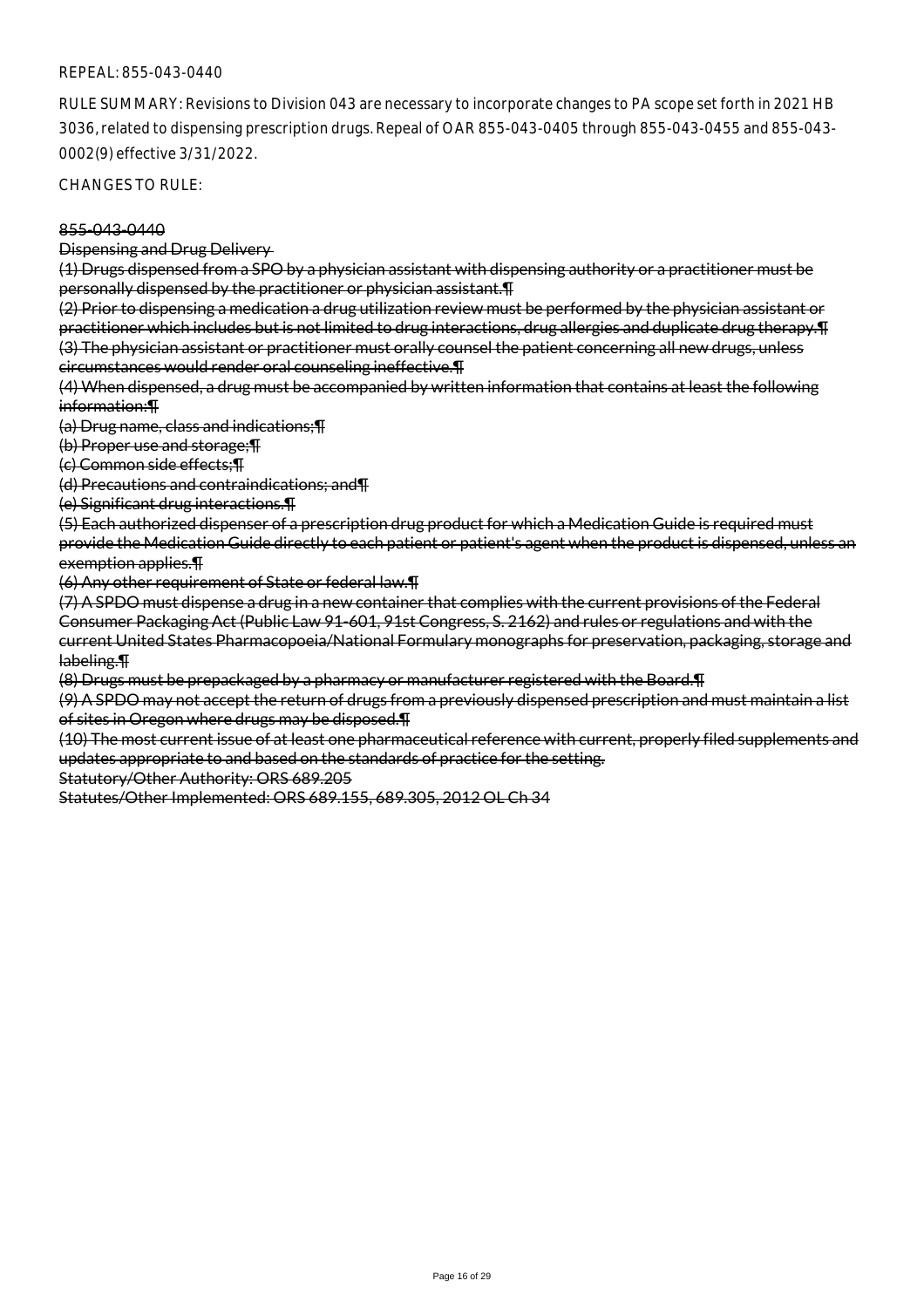RULE SUMMARY: Revisions to Division 043 are necessary to incorporate changes to PA scope set forth in 2021 HB 3036, related to dispensing prescription drugs. Repeal of OAR 855-043-0405 through 855-043-0455 and 855-043- 0002(9) effective 3/31/2022.

CHANGES TO RULE:

### 855-043-0445

Drug Dispensing Training Program

A physician assistant must complete a drug dispensing training program jointly developed by the Oregon Medical Board and the Board of Pharmacy before dispensing drugs to patients.

Statutory/Other Authority: ORS 689.205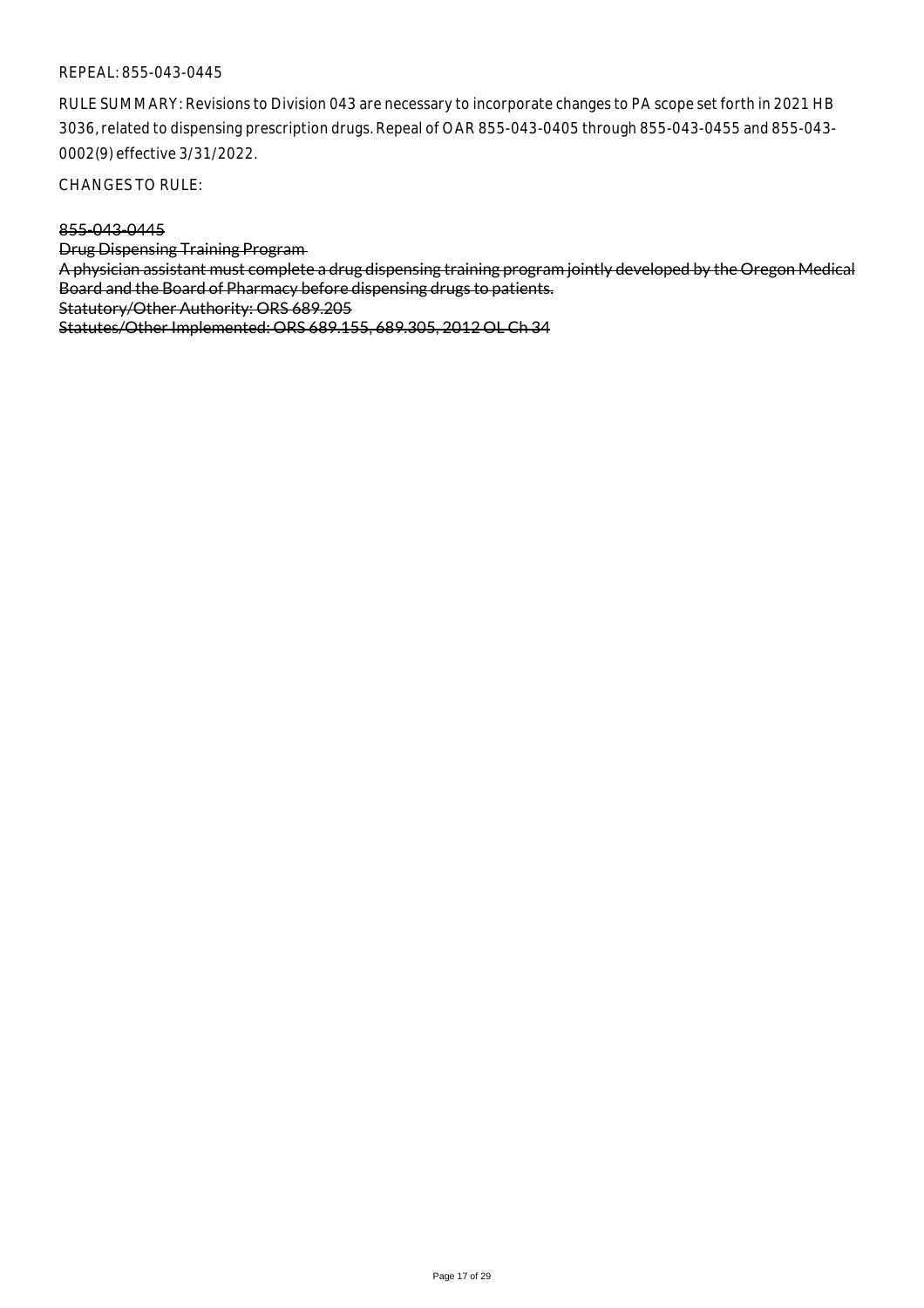RULE SUMMARY: Revisions to Division 043 are necessary to incorporate changes to PA scope set forth in 2021 HB 3036, related to dispensing prescription drugs. Repeal of OAR 855-043-0405 through 855-043-0455 and 855-043- 0002(9) effective 3/31/2022.

CHANGES TO RULE:

855-043-0450

Disposal of Drugs

Drugs that are outdated, damaged, deteriorated, misbranded, or adulterated must be documented, quarantined and physically separated from other drugs until they are destroyed or returned to their supplier. Statutory/Other Authority: ORS 689.205 Statutes/Other Implemented: ORS 689.155, 689.305, 2012 OL Ch 34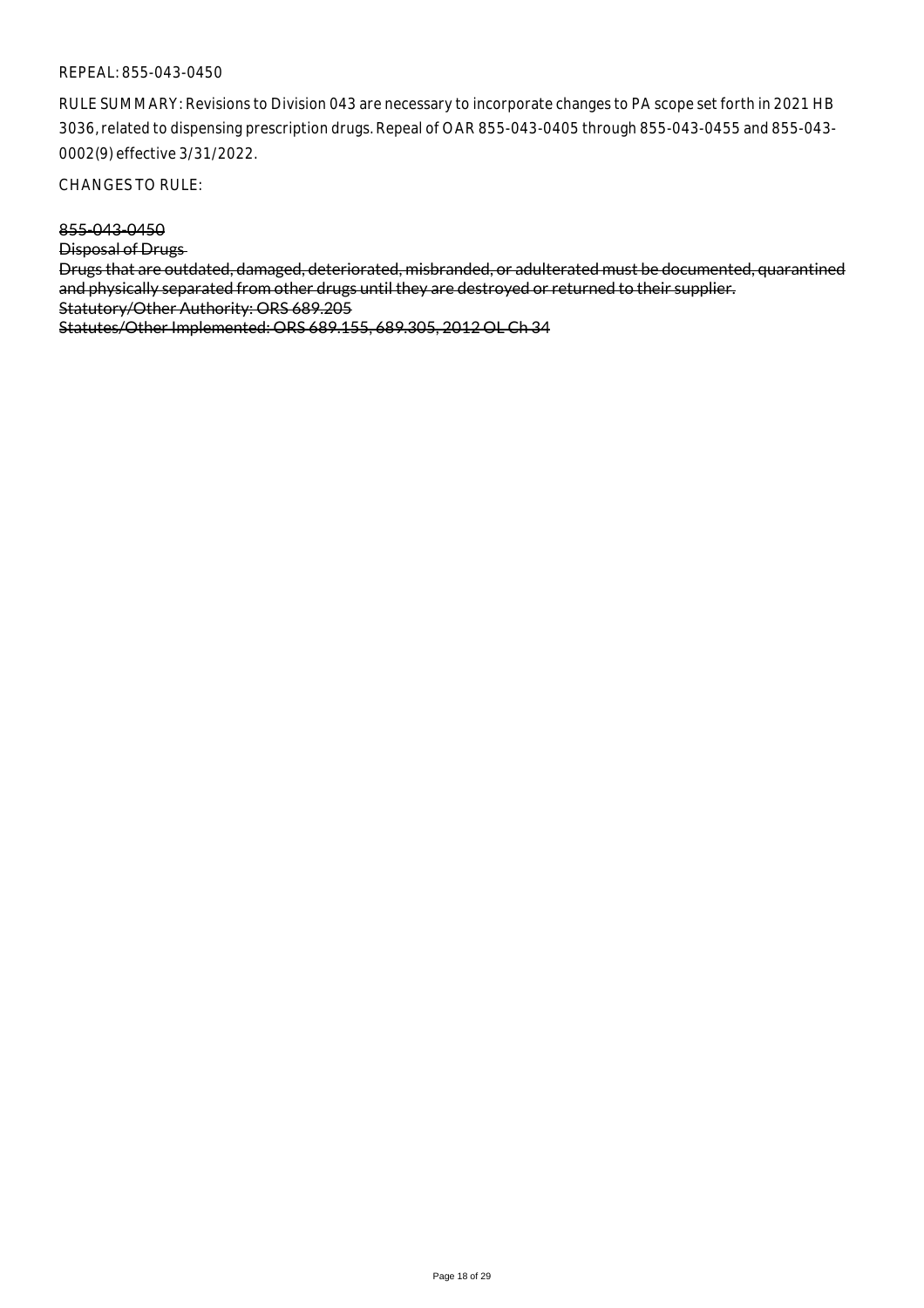RULE SUMMARY: Revisions to Division 043 are necessary to incorporate changes to PA scope set forth in 2021 HB 3036, related to dispensing prescription drugs. Repeal of OAR 855-043-0405 through 855-043-0455 and 855-043- 0002(9) effective 3/31/2022.

CHANGES TO RULE:

855-043-0455

Record Keeping

(1) A dispensing record must be maintained separately from the patient chart and kept for a minimum of three years. The record must show, at a minimum, the following:¶

(a) Name of patient;¶

(b) Unique identifier;¶

(c) Dose, dosage form, quantity dispensed and either the brand name of drug, or generic name and name of manufacturer or distributor;¶

(d) Directions for use;¶

(e) Date of dispensing; and¶

(f) Initials of person dispensing the prescription.¶

(2) All records of receipt and disposal of drugs must be kept for a minimum of three years.¶

(3) Records documenting training required by OAR 855-043-0445 must be kept for three years.¶

(4) All records required by these rules or by other State and federal law must be readily retrievable and available for inspection by the Board.

Statutory/Other Authority: ORS 689.205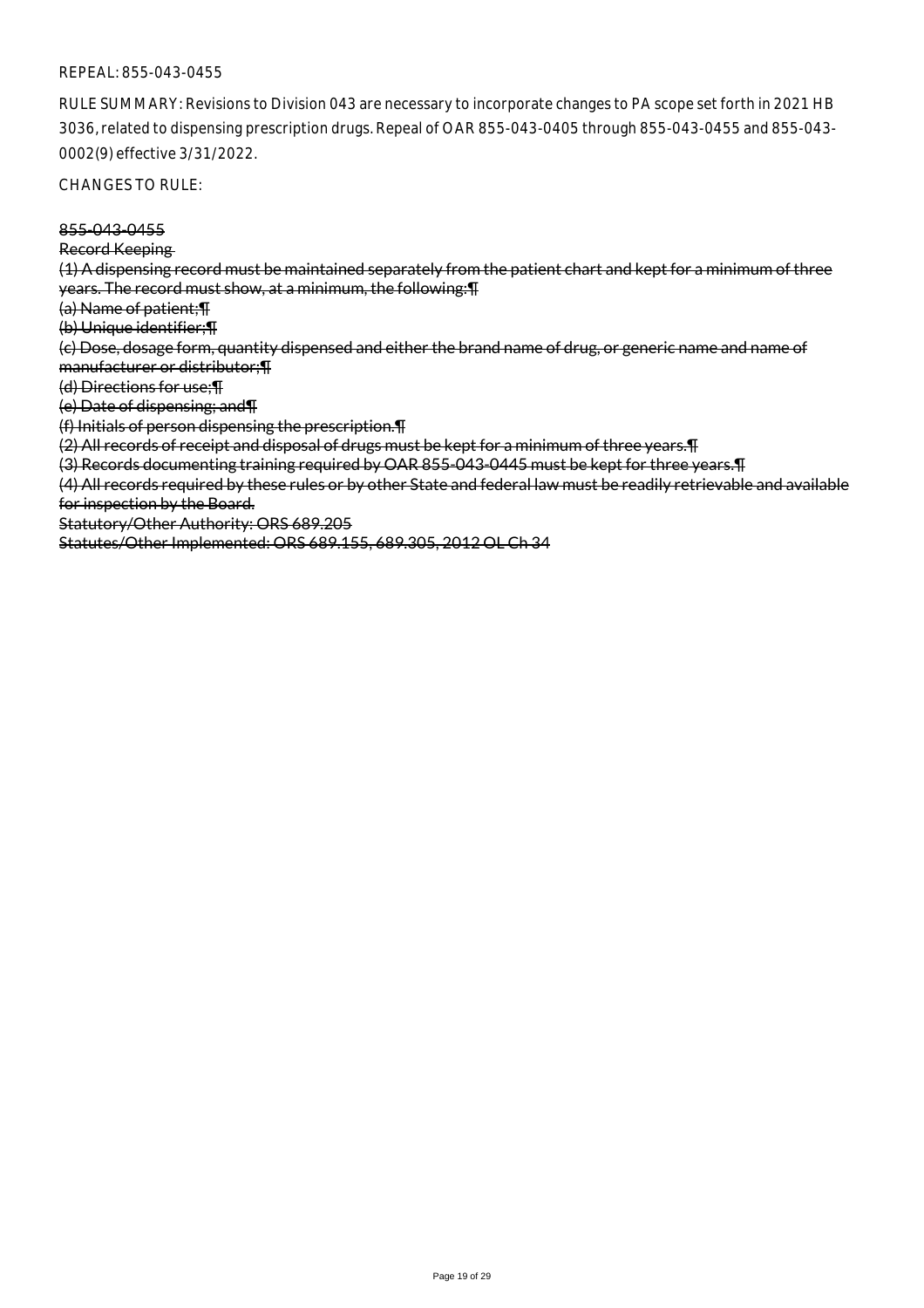RULE SUMMARY: Revisions to Division 043 are necessary to incorporate changes to PA scope set forth in 2021 HB 3036, related to dispensing prescription drugs. Repeal of OAR 855-043-0405 through 855-043-0455 and 855-043- 0002(9) effective 3/31/2022. Ensure rules reflect updates to statutes, including ORS 678.390 concerning the authority of a nurse practitioner and clinical nurse specialist to dispense drugs. Appropriately references and reflects current regulations, amends and repeals outdated regulations in alignment with the board's 2020-2024 strategic plan.

CHANGES TO RULE:

## 855-043-0505

Dispensing Practitioner Drug Outlets - Purpose

AUnless subject to an exemption in OAR 855-043-0510(2), a practitioner's facility that engages in dispensing certain FDA-approved human prescription drug therapies greater than a 72 hours supply or any medication refill must register their dispensing site as a drug outlet with the Bboard as a Dispensing Practitioner Drug Outlet (DPDO).

Statutory/Other Authority: ORS 689.205 Statutes/Other Implemented: ORS 689.155, ORS 689.305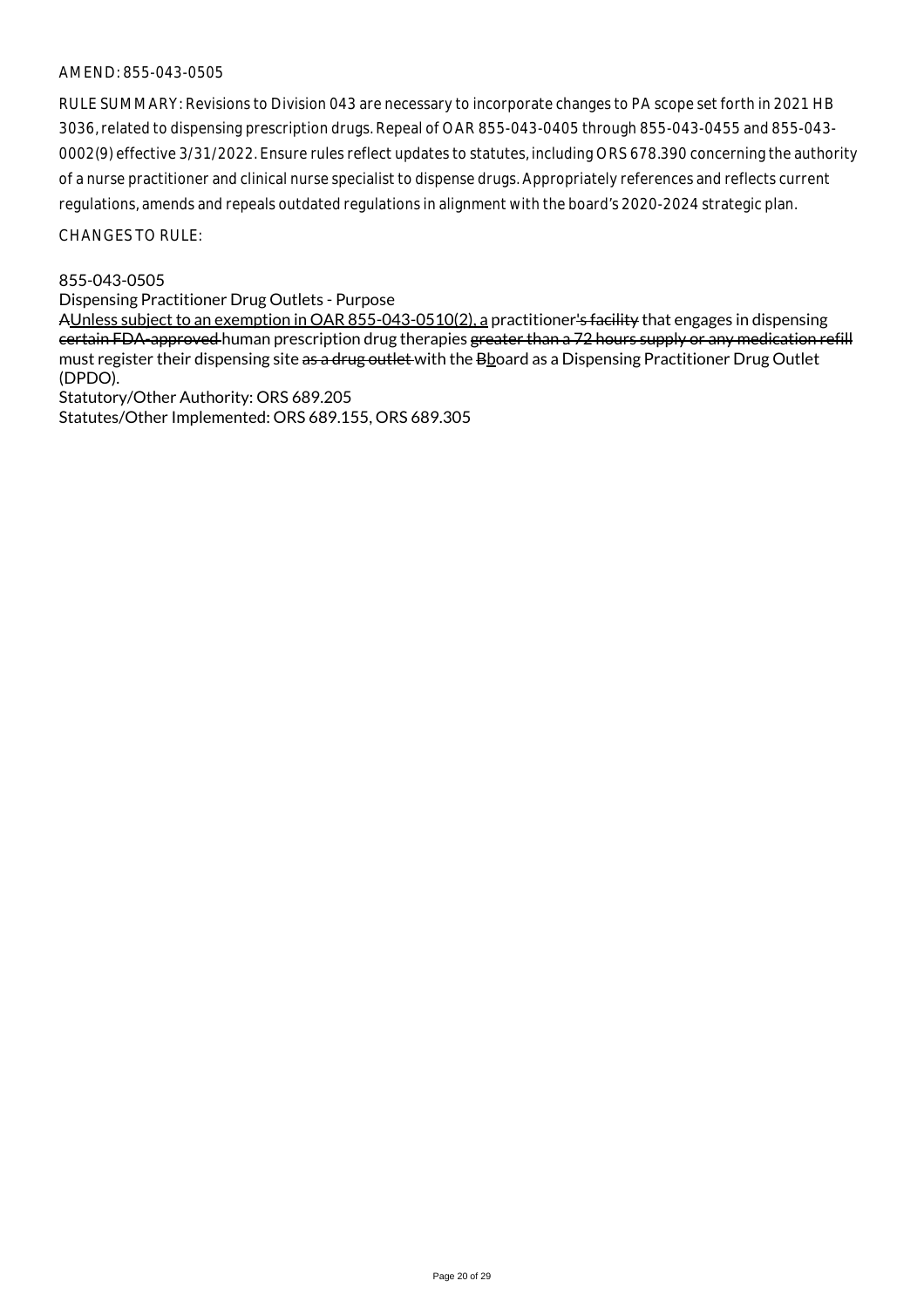RULE SUMMARY: Revisions to Division 043 are necessary to incorporate changes to PA scope set forth in 2021 HB 3036, related to dispensing prescription drugs. Repeal of OAR 855-043-0405 through 855-043-0455 and 855-043- 0002(9) effective 3/31/2022. Ensure rules reflect updates to statutes, including ORS 678.390 concerning the authority of a nurse practitioner and clinical nurse specialist to dispense drugs. Appropriately references and reflects current regulations, amends and repeals outdated regulations in alignment with the board's 2020-2024 strategic plan.

CHANGES TO RULE:

## 855-043-0510

Dispensing Practitioner Drug Outlets - Registration

(1) AUnless subject to an exemption in OAR 855-043-0510(2), a practitioner's facility that engages in dispensing FDA-approved human prescription drug therapies greater than a 72 hours supply or any medication refill must register their dispensing site as a drug outlet with the Bboard as a DPDO on a form providescribed by the Bboard, and must renew its registration annually on a renewal form providescribed by the Bboard. In

(2) A practitioner's facility is exempt from this registration requirement if the practitioner and facility only engages in:¶

(A) Dispensing FDA approved drug samples; or¶

(B) Dispensing Medication Assistance Program (MAP) drugs; or ¶

(C) Dispensing homeopathic products; or¶

(D) Dispensing natural thyroid supplemental products; or¶

(E) Dispensing a small amount of drugs to start therapy or incidental to a procedure or office visit, up to a 72 hour supply; or¶

(F) An amount greater than a 72 hour supply if the drug is:¶

(i) A drug in the manufacturer's original unit-of-use packaging, such as a metered-dose-inhaler or bottle of fluoride rinse; or¶

(ii) A full course of therapy, if in the professional judgment of the practitioner would be in the patient's best interest, such as a course of antibiotic therapy.¶

(3) The initial and renewal applications must state the location of the DPDO and the name of the person applying for registration. When the person applying for registration is not the owner of the dispensing site, the application must disclose the name and address of the owner and the applicant's affiliation with the owner.¶

(a) If more than one individual owns the dispensing site, the names and addresses of the partners or persons holding the three largest ownership interests in the dispensing site must be disclosed on the application. ¶

(b) If the owner is a corporation, the application must state the name of the corporation as filed with the Corporation Division of the Oregon Secretary of State, including the names of the corporation's officers.¶

(4) Upon request by the  $B\Delta$  and, the applicant must furnish such information as required by the  $B\Delta$  and regarding the partners, stockholders, or other persons not named in the application.  $\P$ 

(5) An initial and renewal applications must be accompanied by the fee established in division 110 of this chapter. OAR 855-110.¶

(6) A certificate of registration will be issued upon B board approval of the application.  $\P$ 

(7) All registration renewal applications must be accompanied by the annual renewal fee established in Division 110 of this chapter and must contain the information required in sections (2) and (3) of this rule. ¶

(8) The DPDO registration expires March 31, annually. If the annual renewal fee is not paid by February 28March 31 of the current year, the applicant for renewal must submit the delinguentlate renewal fee established in division 110 of this chapterOAR 855-110 with the renewal application. ¶

(98) The registration is not transferable and the registration fee cannot be prorated. ¶

 $(402)$  The registrant must notify the Bboard, within 15 days, of 15 days prior to any substantial change to the information provided on the registration application. Substantial change shall includes but is not be limited to: change of ownership; change of business name; change of business address; change of normal business hours; any disciplinary action taken or pending by any state or federal authority against the registrant, or any of its principals, owners, directors, or officers, or supervising practitioner. . In

(110) A new registration form is required for a change of ownership or location and must be submitted to the Bboard with the fees as specified in <del>division 110 of this chapter within 15 days of</del> OAR 855-110 15 days prior to the change.¶

 $(121)$  The B board may grant a time-limited waiver exempting DPDO registration when a practitioner licensing board submits a request to the Bboard with a plan to annually inspect the dispensing facility to the standards of the Boardboard. T

(12) All Supervising Physician Dispensing Outlet registrations expire on March 31, 2022. Outlets that utilize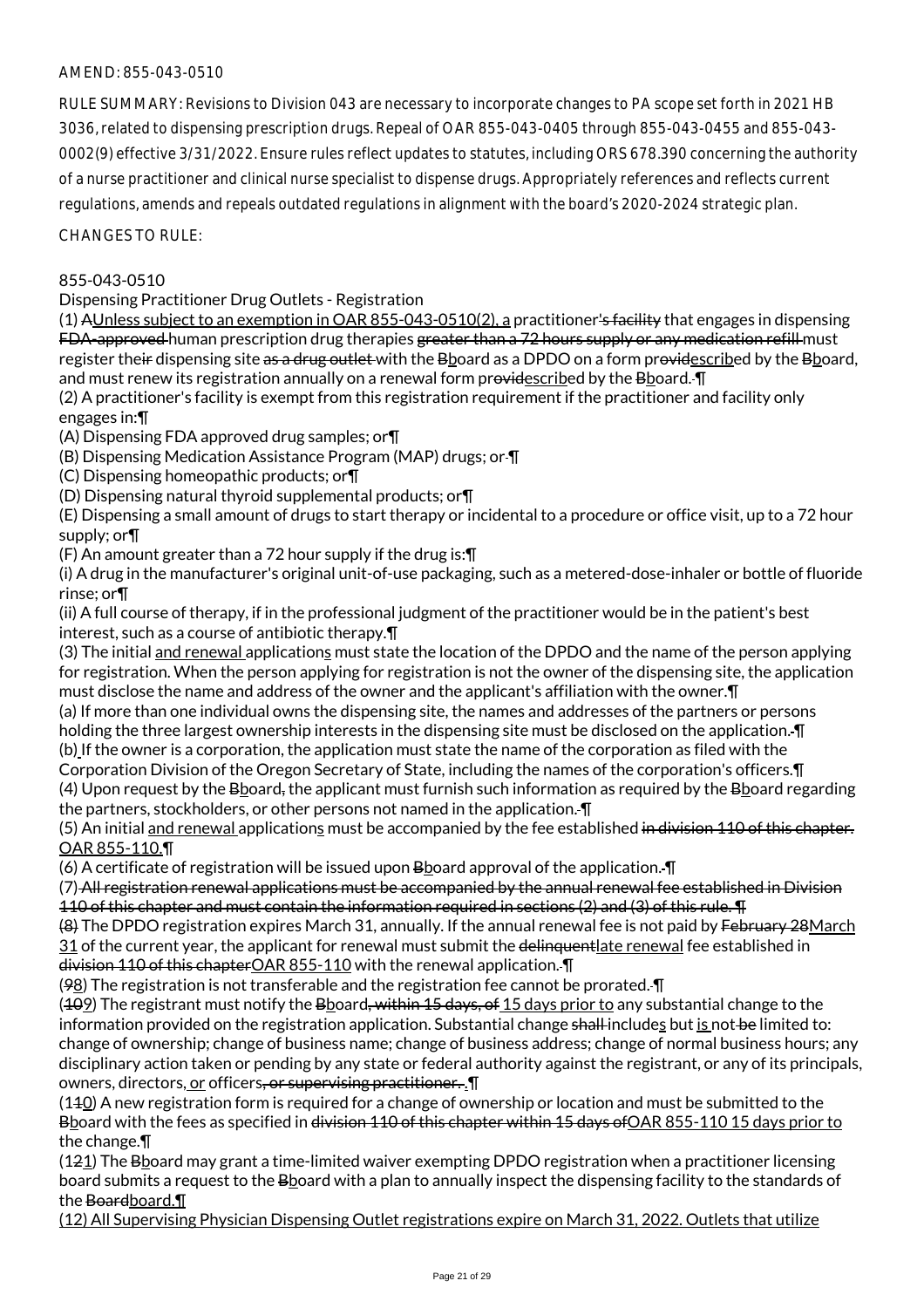dispensing Physician Assistants must apply for and be granted registration as a Dispensing Practitioner Drug Outlet upon the expiration of the Supervising Physician Dispensing Outlet Registration unless subject to an exemption in OAR 855-043-0510(2). Statutory/Other Authority: ORS 689.205 Statutes/Other Implemented: ORS 689.155, ORS 689.305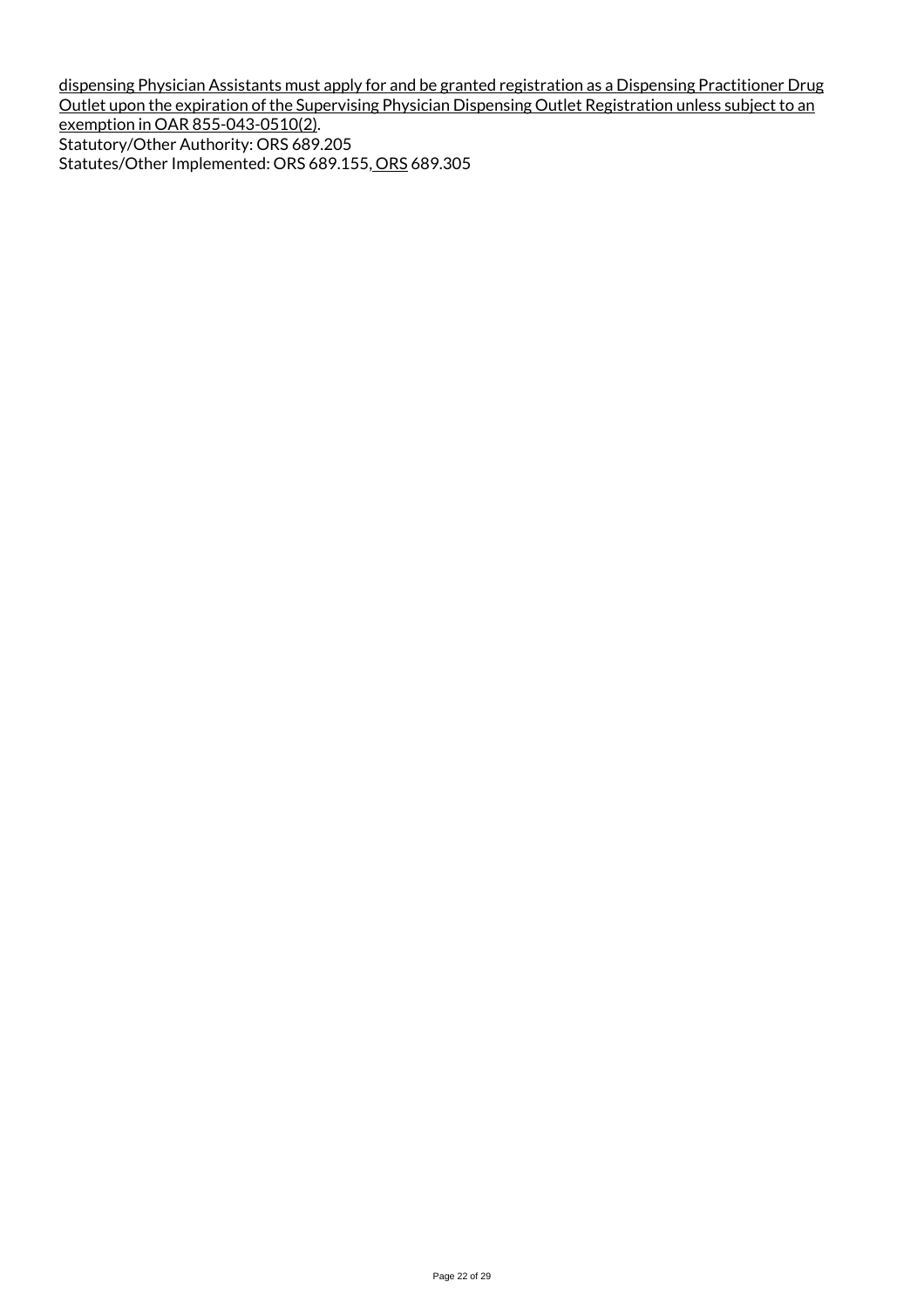RULE SUMMARY: Revisions to Division 043 are necessary to incorporate changes to PA scope set forth in 2021 HB 3036, related to dispensing prescription drugs. Repeal of OAR 855-043-0405 through 855-043-0455 and 855-043- 0002(9) effective 3/31/2022. Ensure rules reflect updates to statutes, including ORS 678.390 concerning the authority of a nurse practitioner and clinical nurse specialist to dispense drugs. Appropriately references and reflects current regulations, amends and repeals outdated regulations in alignment with the board's 2020-2024 strategic plan.

CHANGES TO RULE:

## 855-043-0530

Dispensing Practitioner Drug Outlets - Drug Acquisition Procurement The registered DPDO m<del>ust verify that all drugs are acquired from a registrant of the Boarday only receive drugs</del> from an Oregon Registered Drug Outlet (e.g. Wholesaler, Manufacturer or Pharmacy). Statutory/Other Authority: ORS 689.205 Statutes/Other Implemented: ORS 689.155, ORS 689.305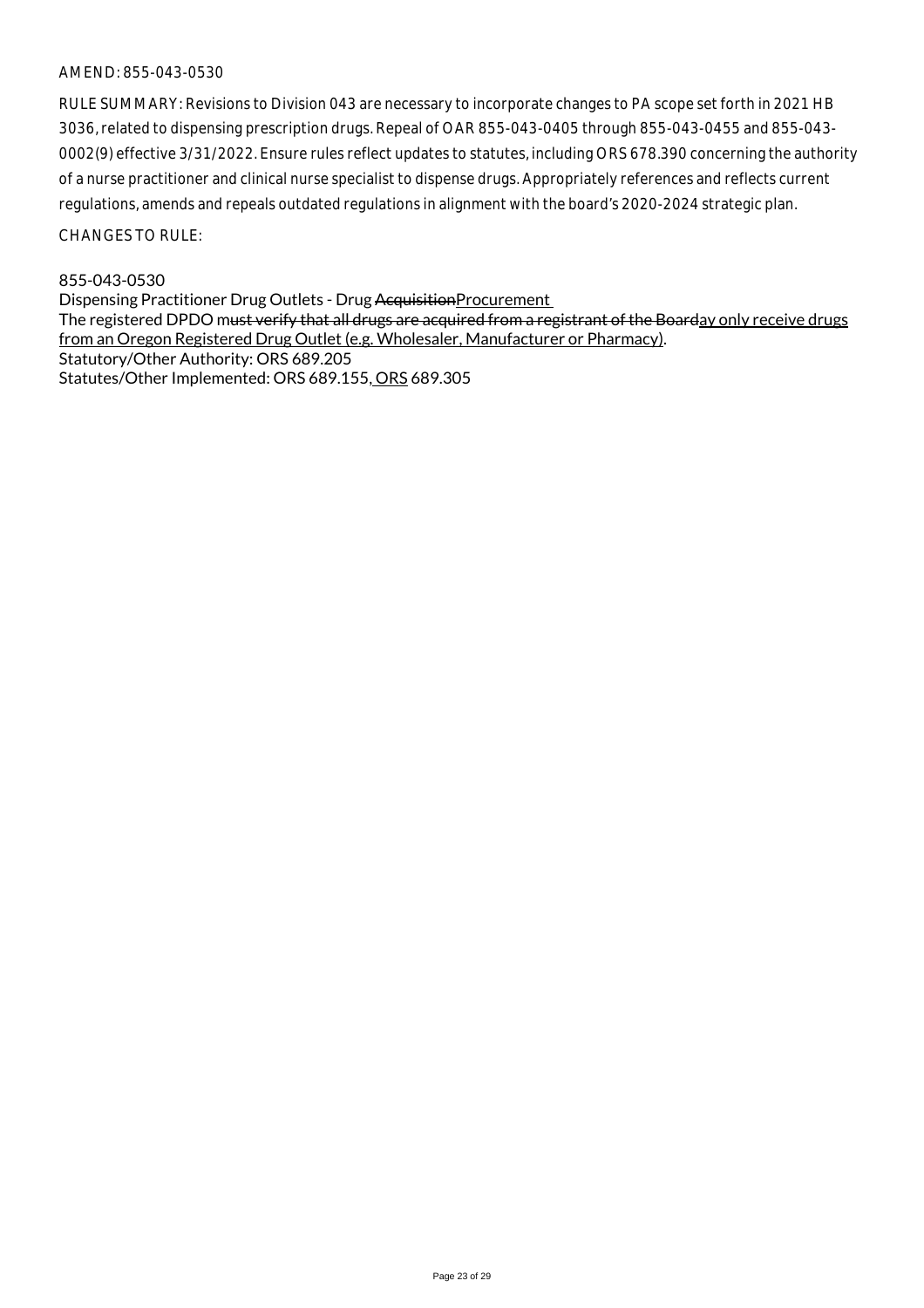RULE SUMMARY: Revisions to Division 043 are necessary to incorporate changes to PA scope set forth in 2021 HB 3036, related to dispensing prescription drugs. Repeal of OAR 855-043-0405 through 855-043-0455 and 855-043- 0002(9) effective 3/31/2022. Ensure rules reflect updates to statutes, including ORS 678.390 concerning the authority of a nurse practitioner and clinical nurse specialist to dispense drugs. Appropriately references and reflects current regulations, amends and repeals outdated regulations in alignment with the board's 2020-2024 strategic plan.

CHANGES TO RULE:

## 855-043-0540

Dispensing Practitioner Drug Outlet - Labeling

(1) A prescription must be labeled with the following information:¶

(a) Name of patient; ¶

(b) Name of prescriber; ¶

(c) Name, address, and phone number of the clinic;  $\P$ 

(d) Date of dispensing; ¶

(e) Name and strength of the drug. If the drug does not have a brand name, then the generic name of the drug and the drug manufacturer must be stated; ¶

(f) Quantity dispensed; ¶

(g) Directions for use; ¶

(h) Cautionary statements, if any, as required by law; and  $\P$ 

(i) Manufacturer's eAn expiration date after which the patient should not use the drug or medicine. Expiration date, or an earlier date if preferable, aftn prescriptions must be the same as that on the original container or one year from the date the drug was originally dispensed and placed in the new container, which the patient should not use the drug; andever date is earlier. Any drug expiring before the expected length of time for course of therapy must not be dispensed. ¶

(i) Any dispensed prescription medication, other than those in unit dose or unit of use packaging, shallmust be labeled with its physical description, including any identification code that may appear on tablets and capsules. ¶ (2) Not withstanding any other requirements in this rule, when a drug is dispensed in the practice of an Expedited Partner Therapy treatment protocol, as described in OAR 855-041-4000 through 40053-0004, the name of the patient may be omitted.

Statutory/Other Authority: ORS 689.205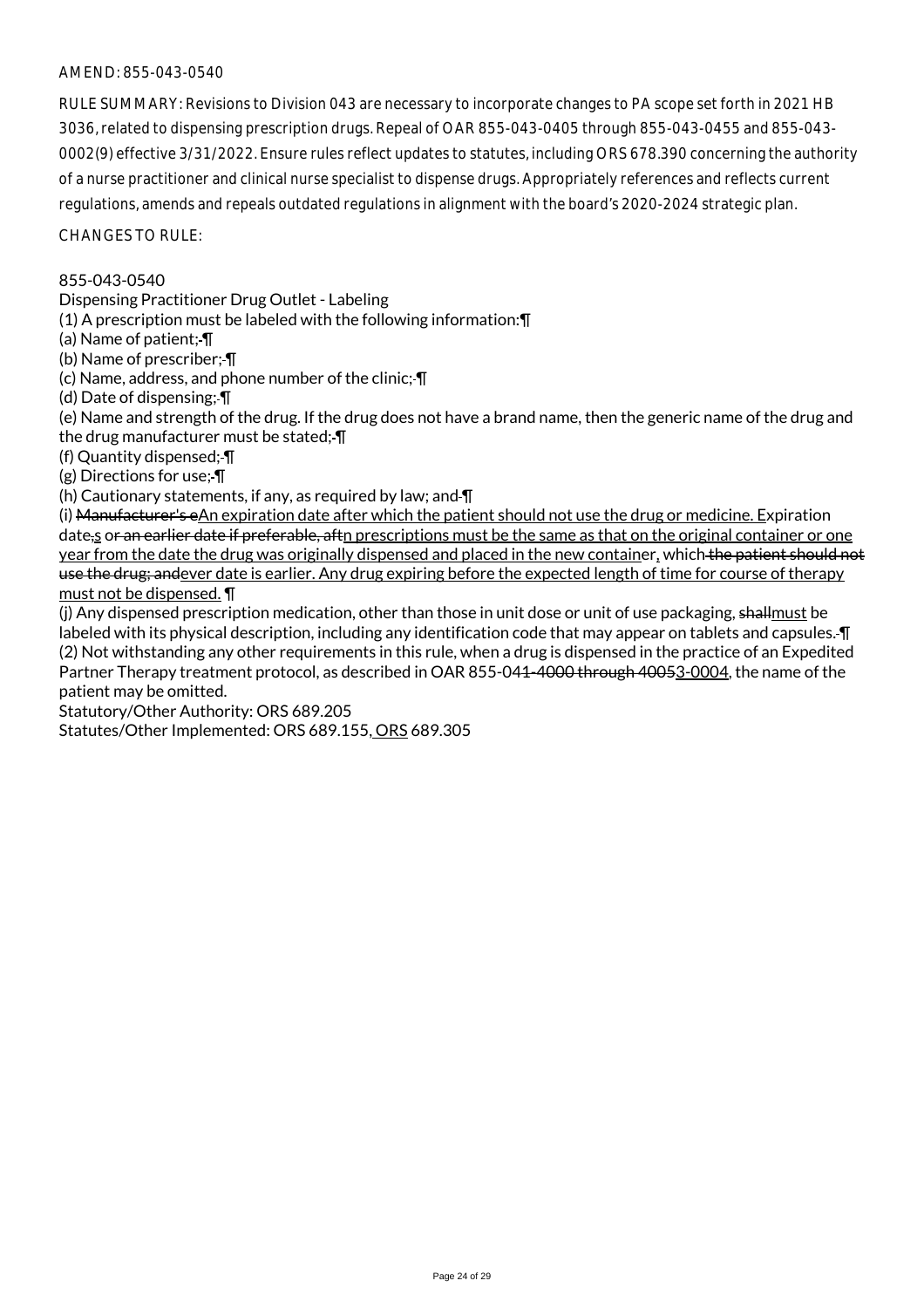RULE SUMMARY: Revisions to Division 043 are necessary to incorporate changes to PA scope set forth in 2021 HB 3036, related to dispensing prescription drugs. Repeal of OAR 855-043-0405 through 855-043-0455 and 855-043- 0002(9) effective 3/31/2022. Ensure rules reflect updates to statutes, including ORS 678.390 concerning the authority of a nurse practitioner and clinical nurse specialist to dispense drugs. Appropriately references and reflects current regulations, amends and repeals outdated regulations in alignment with the board's 2020-2024 strategic plan.

 $CHANGFS TO RIIF$ 

## 855-043-0545

Dispensing Practitioner Drug Outlets - Dispensing and Drug Delivery

(1) Drugs dispensed from DPDOPrescription drugs must be personally dispensed by the practitioner unless otherwise authorized by athe practitioner shall's licensing board.¶

(2) Drugs dispensed from the DPDO must be dispensed in compliance with the requirements of the practitioner's licensing Bboard.¶

(23) A DPDO must comply with all requirements of State or federal law. ¶

(34) A DPDO must dispense a drug in a new container that complies with the current provisions of the Federal Consumer Packaging Act (Public Law 91-601, 91st Congress, S. 2162) anPoison Prevention Packaging Act in 16 CFR 1700 (XX/XX/XXXX), 16 CFR 1701 (XX/XX/XXXX) and 16 CFR 1702 (XX/XX/XXXX).¶

(5) Dispensed drules or regulations and with the current United States Pharmacopoeia/National Formulary monographs for preservation, packaging, storage and labeling. ¶

(4) Drugs must be packaged by the practitioner, a pharmacy, or a manufacturer registered with the Board. gs must be packaged by the DPDO, a pharmacy, or a manufacturer registered with the board. I

(6) A DPDO may not accept the return of drugs from a previously dispensed prescription and must maintain a list of sites in Oregon where drugs may be disposed.¶

(7) A DPDO may deliver or mail prescription to the patient if:¶

(a) Proper drug storage conditions are maintained; and¶

(b) The DPDO offers in writing, to provide direct counseling, information on how to contact the practitioner, and information about the drug, including, but not limited to:¶

(A) Drug name, class and indications;¶

(B) Proper use and storage;¶

(C) Common side effects;¶

(D) Precautions and contraindications; and¶

(E) Significant drug interactions.¶

(58) AThe DPDO may not accept the return of drugs from a previously dispensed prescription and shall maintain a list of sites in Oregon where drugs may beust ensure that all prescriptions, prescription refills, and drug orders are correctly dispensed in accordance with the prescribing practitioner's authorization and any other requirement of State or federal law.¶

(9) Each authorized dispenser of a prescription drug product for which a Medication Guide is required must provide the Medication Guide directly to each patient or patient's agent when the product is dispoensed, unless an exemption applies.

Statutory/Other Authority: ORS 689.205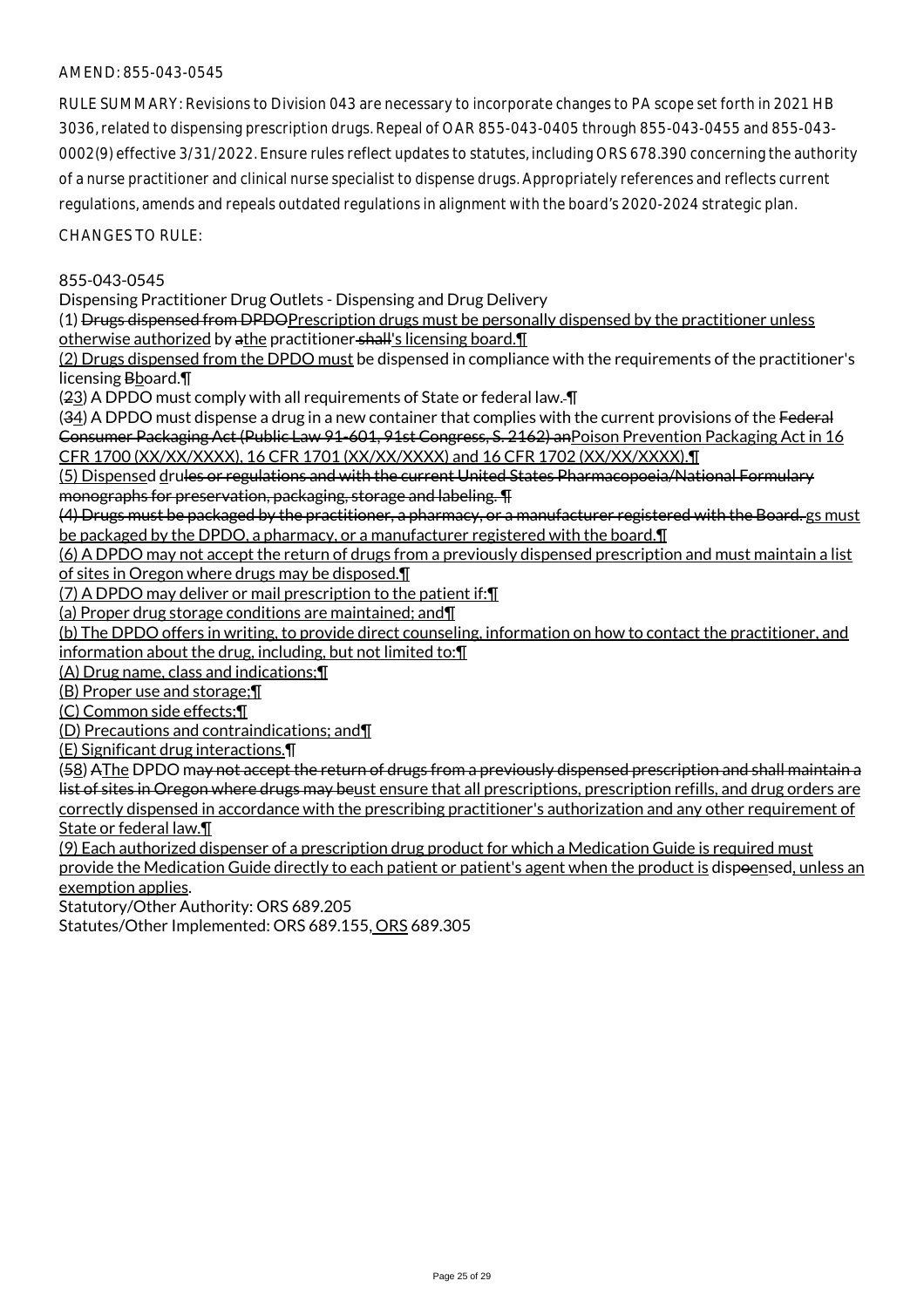RULE SUMMARY: Revisions to Division 043 are necessary to incorporate changes to PA scope set forth in 2021 HB 3036, related to dispensing prescription drugs. Repeal of OAR 855-043-0405 through 855-043-0455 and 855-043- 0002(9) effective 3/31/2022. Ensure rules reflect updates to statutes, including ORS 678.390 concerning the authority of a nurse practitioner and clinical nurse specialist to dispense drugs. Appropriately references and reflects current regulations, amends and repeals outdated regulations in alignment with the board's 2020-2024 strategic plan.

CHANGES TO RULE:

### 855-043-0555

Dispensing Practitioner Drug Outlets - Record Keepings

(1) A unique dispensing record shallmust be maintained, be readily retrievable, and kept for a minimum of three years. The record must show, at a minimum, the following:¶

(a) Name of patient; ¶

(b) Dose, dosage form, quantity dispensed and either the brand name of drug, or generic name and name of manufacturer or distributor; ¶

(c) Directions for use; ¶

(d) Date of dispensing; and ¶

(e) Initials of person dispensing the prescription. ¶

(2) All records of receipt and disposal of drugs must be kept for a minimum of three years. ¶

(3) All records required by these rules or by other State and federal law mustand documents required by ORS 475, ORS 689, and OAR 855:¶

(a) Must be stored on-site for 12 months and must be provided to the board immediately upon request at the time of inspection; ¶

(b) May be readily retrievable and available for inspection by the Boardstored in a secured off-site location after 12 months of on-site storage and must be provided to the board upon request within three business days; and ¶

(c) May be in written or electronic format.

Statutory/Other Authority: ORS 689.205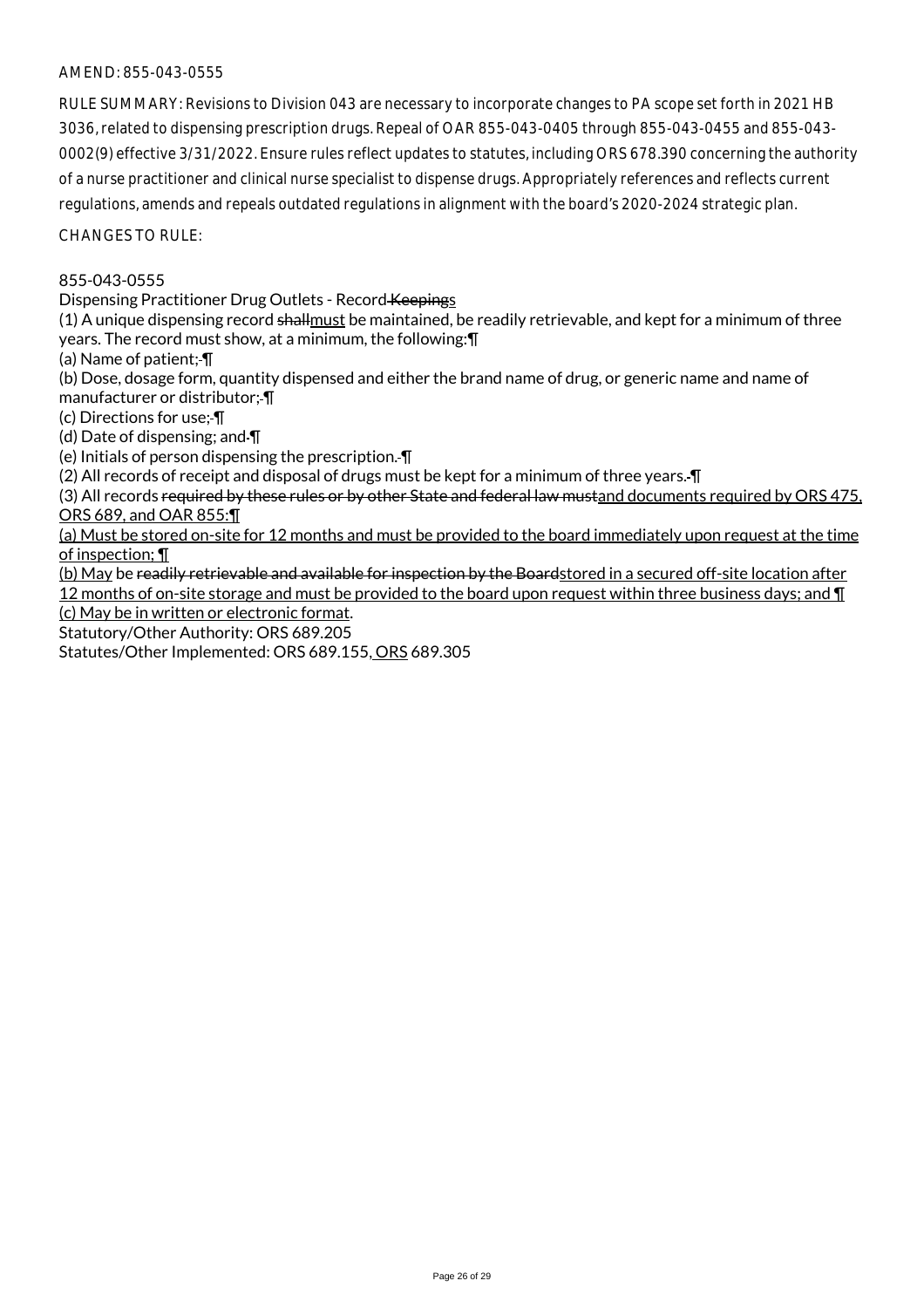RULE SUMMARY: Revisions to Division 043 are necessary to incorporate changes to PA scope set forth in 2021 HB 3036, related to dispensing prescription drugs. Repeal of OAR 855-043-0405 through 855-043-0455 and 855-043- 0002(9) effective 3/31/2022. Ensure rules reflect updates to statutes, including ORS 678.390 concerning the authority of a nurse practitioner and clinical nurse specialist to dispense drugs. Appropriately references and reflects current regulations, amends and repeals outdated regulations in alignment with the board's 2020-2024 strategic plan.

CHANGES TO RULE:

## 855-043-0560

Dispensing Practitioner Drug Outlets - Inspections

(1) The DPDO must complete the Bboard Self Inspection Form by February 1, annually. [1]

(2) Each DPDO will be inspected per OAR 855-001-0040 on a routine basis and shallmust be scheduled in advance with the practitioner DPDO, to occur during normal business hours. [1]

(3) The inspection shallmust focus on the acquisition, storage, labeling and recordkeeping of drugs intended for dispensing and any violation will apply to the DPDO registration and not to the practitioner.¶

(4) The Board of Pharmacy shallmust notify the practitioner's licensing Bboard of any disciplinary action taken against a DPDO.

Statutory/Other Authority: ORS 689.205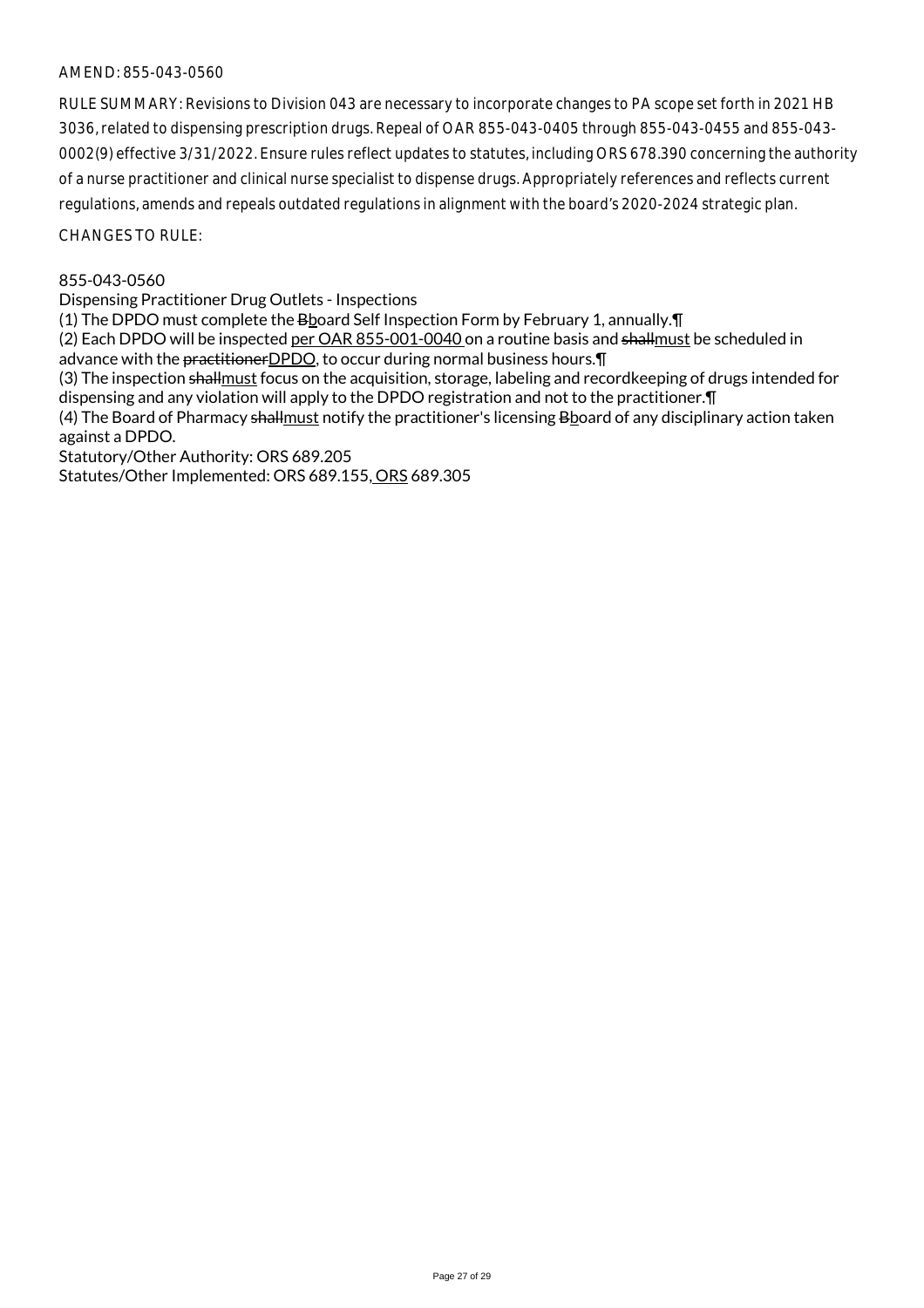RULE SUMMARY: Appropriately references and reflects current regulations, amends and repeals outdated regulations in alignment with the board's 2020-2024 strategic plan.

CHANGES TO RULE:

# 855-043-0705 Community Health Clinic (CHC) - Registration ¶

(1) A Community Health Clinic Drug Outlet must register with the Bboard on a form prescribed by the Bboard, and must renew its registration annually on a renewal form prescribed by the Bboard.¶

(2) An initial application and renewal application must be accompanied by the fee established in division 110 of this ChapterOAR 855-110.¶

(3) A certificate of registration will be issued upon  $B_{2}$  bard approval of the application.  $\P$ 

(4) The CHC Drug Outlet registration expires March 31, annually. If the annual renewal fee is not paid by February 28March 31 of the current year, the applicant for renewal must submit the delinquentlate renewal fee established in division 110 of this ChapterOAR 855-110 with the renewal application. In

(5) The registration is not transferable and the registration fee cannot be prorated.¶

(6) The registrant must notify the Bboard, within 15 days, of any substantial change to the information provided on the registration application. A substantial change shall include but not be limited to: a change of ownership; change of business address; change of normal business hours; any disciplinary action taken or pending by any state or federal authority against the registrant, or any of its principals, owners, directors, officers, or Medical Director.¶

(7) A new registration form is required for a change of ownership or location and must be submitted to the Bboard with the fees as specified in <del>division 110 of this Chapter</del>OAR 855-110 within 15 days of the change. The strip in the strip in the change. The system of the change of the change of the change of the system of the system o

(8) A CHC Drug Outlet may be inspected by the Bboard.

Statutory/Other Authority: ORS 689.205

Statutes/Other Implemented: ORS 689.305